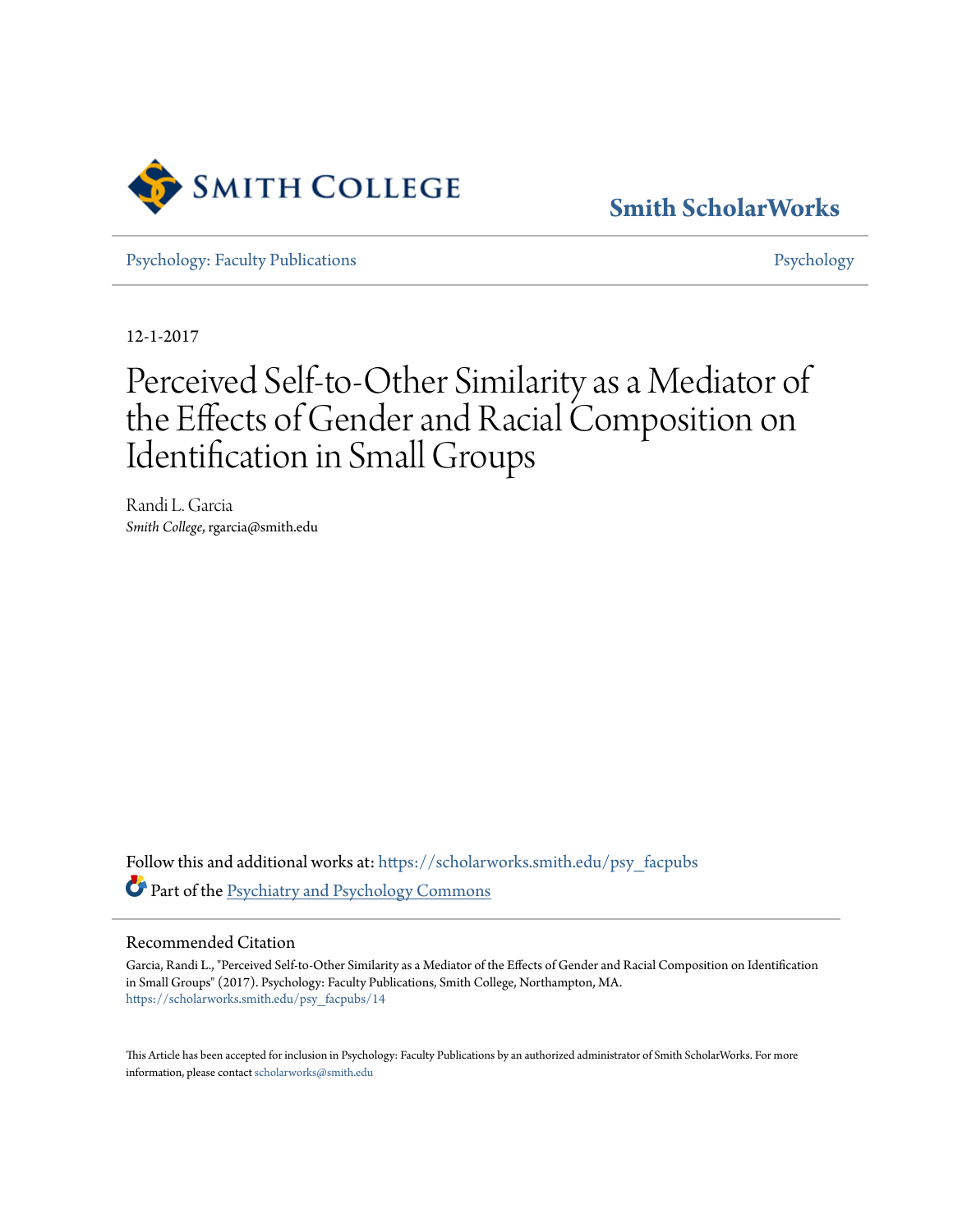## Perceived Self-to-Other Similarity as a Mediator of the Effects of Gender and Racial Composition on Identification in Small Groups

Randi L. Garcia

Smith College

#### Author Note

Randi L. Garcia, Departments of Psychology and Statistical and Data Sciences, Smith College.

I would like to thank David A. Kenny for his advice on previous versions of this manuscript and Judith Y. Tan for her help with data collection. I would also like to thank Andrew L. Stewart for his help and support during my work on this project.

Correspondence concerning this article should be addressed to Randi L. Garcia, Department of Psychology, Smith College, Bass 415, Northampton, MA 01063. E-mail: rgarcia@smith.edu.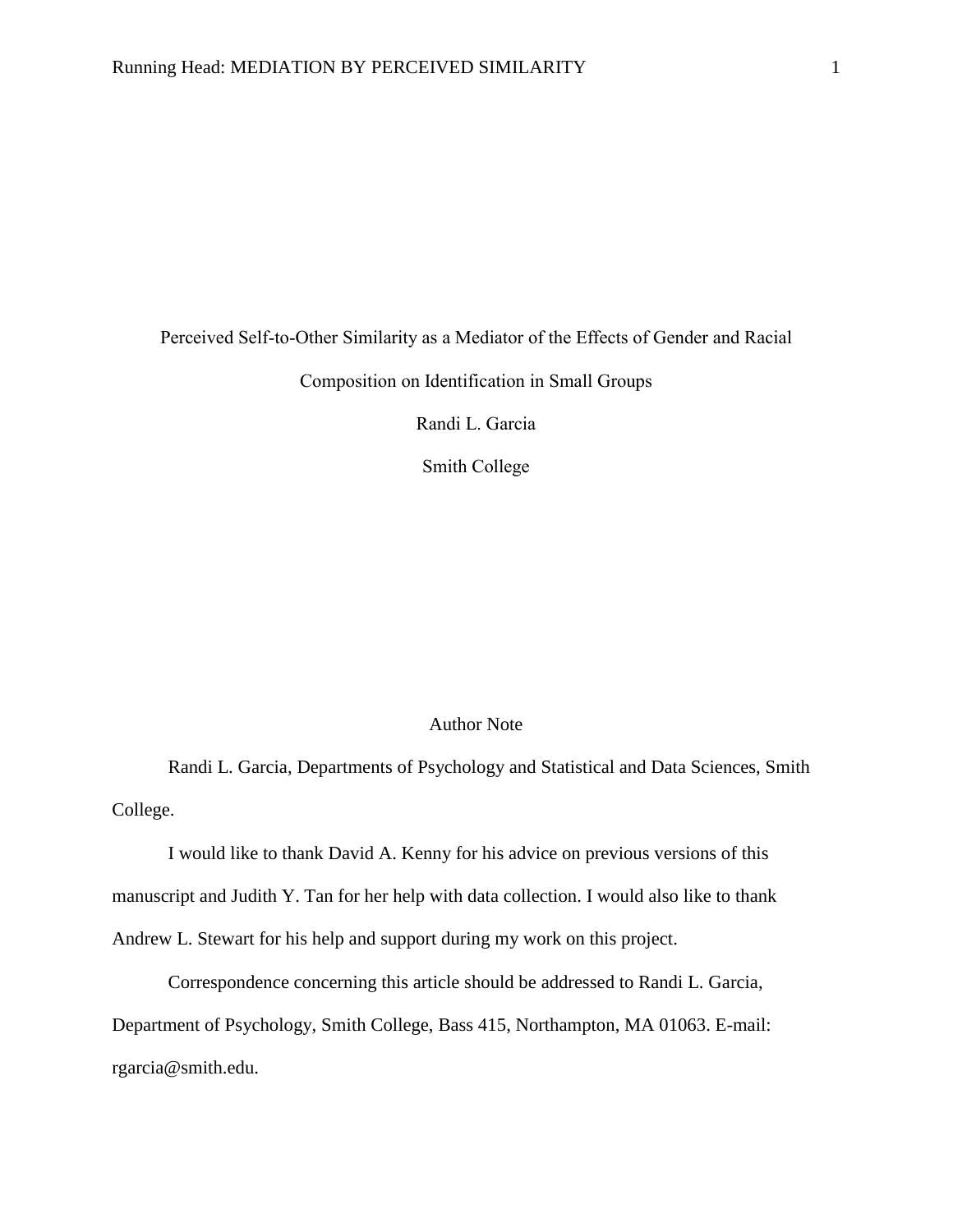#### Abstract

Two group studies tested the mediating role of perceived diversity in the link between actual demographic composition and an individual's identification with a small group. In these studies, a new type of dyadic perceived diversity—self-to-other perceived similarity—is introduced and measured. Further, a Group Actor Partner Interdependence Model (GAPIM) approach was used to test mediation of the link between actual demographic composition and identification by perceived self-to-other similarity. In Study 1, 4- and 5-person small groups varying in gender composition interacted face-to-face. Results showed mediation of the effect of similarity in gender on group identification by self-to-other similarity. In Study 2, race and gender were experimentally manipulated by showing pictures of other group members with whom the participants expected to interact. Study 2 found evidence for mediation of the effect of gender similarity as well as effects of racial composition on identification by perceived self-to-other similarity. Complexities due to intersecting identities and levels of analysis inherent in psychological group research are discussed and future research directions are suggested.

*Keywords:* small groups, group identification, group actor partner interdependence model, diversity, levels of analysis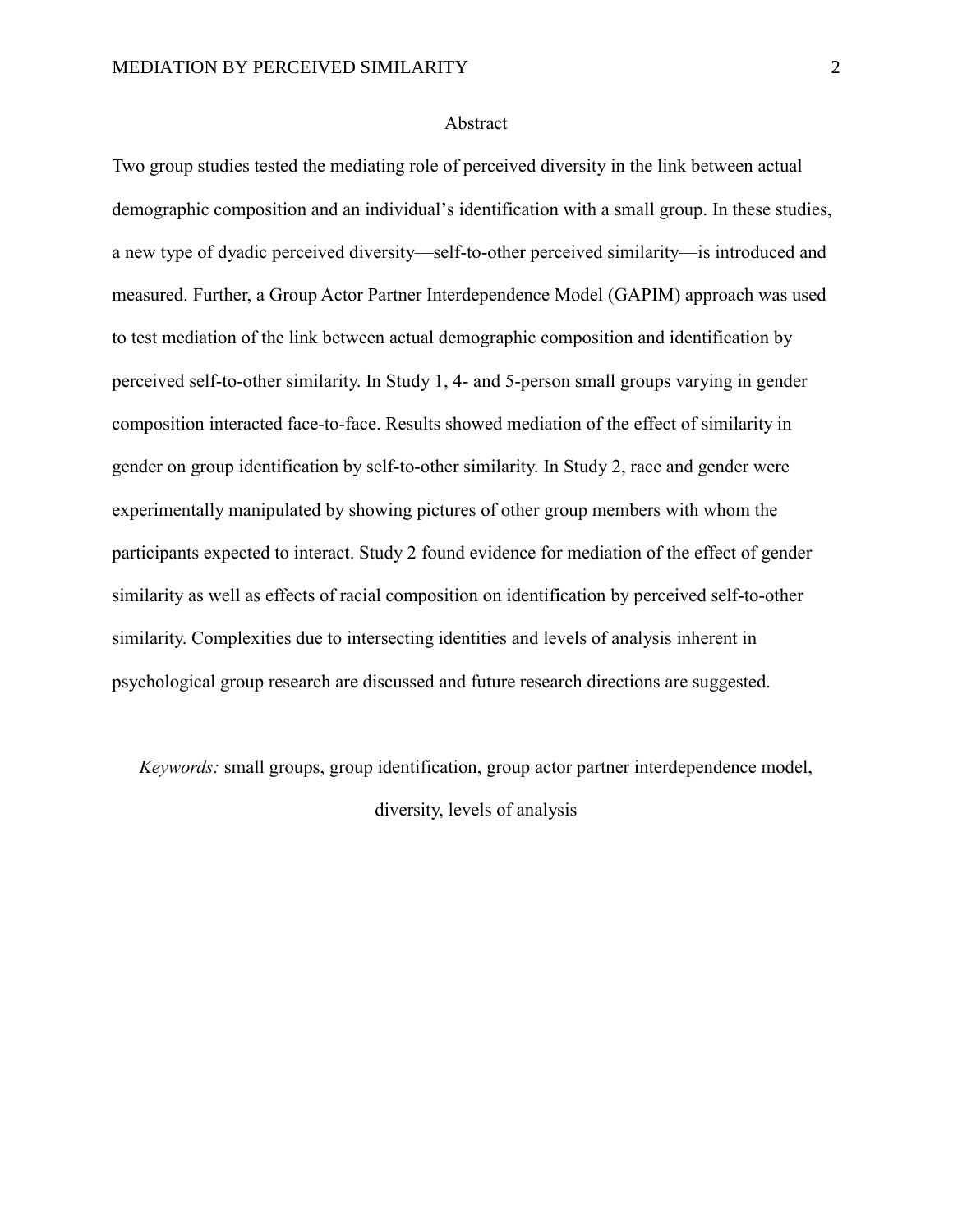Perceived Self-to-Other Similarity as a Mediator of the Effects of Gender and Racial

#### Composition on Identification in Small Groups

As the economy becomes increasingly global, and work teams are increasing in diversity, it is crucial to understand the process by which demographic differences between group members might facilitate or hinder small group identification. Self-Categorization Theory (Turner, Hogg, Oakes, Reicher, & Wetherell, 1987) asserts that identifying with a group—i.e., seeing one's self as a member of a group—is a necessary first step to being influenced by the group. Empirically, identification has been linked to many positive outcomes including increased liking of the group (Harrison, Price, & Bell, 1998; O'Reilly, Caldwell, & Barnett, 1989), greater perceptions of the group as a unit, often referred to as entitativity (Campbell, 1958; Castaño, Watts, & Tekleab, 2013; Seashore, 1954), increased cohesiveness (Lea, Spears, & Watt, 2007), and higher productivity (Jackson et al., 1991).

Pre-existing demographic differences, such as belonging to different social groups (e.g., based on gender, race, or ethnicity), might hinder people's identification with a team of diverse individuals. Indeed, many studies have found that demographic differences are associated with lower identification (Tsui, Egan, & O'Reilly, 1992; see Milliken & Martins, 1996 for a review). However, it is important to note that some have found the opposite effect in groups with inductively formed identities (i.e., when group identity is formed by the recognition of group members' unique contributions; Jans, Postmes, & Van der Zee, 2012), groups with strong distinctiveness norms (Hornsey & Jetten, 2004; Jetten, McAuliffe, Hornsey, & Hogg, 2006; Rink & Ellemers, 2007), or for people higher in social identity complexity and diversity beliefs (Hohman, Dahl, & Grubbs, 2016; van Dick, van Knippenberg, Hagele, Guillaume, & Brodbeck, 2008). Adding complexity to this issue, a recent body of research has begun to distinguish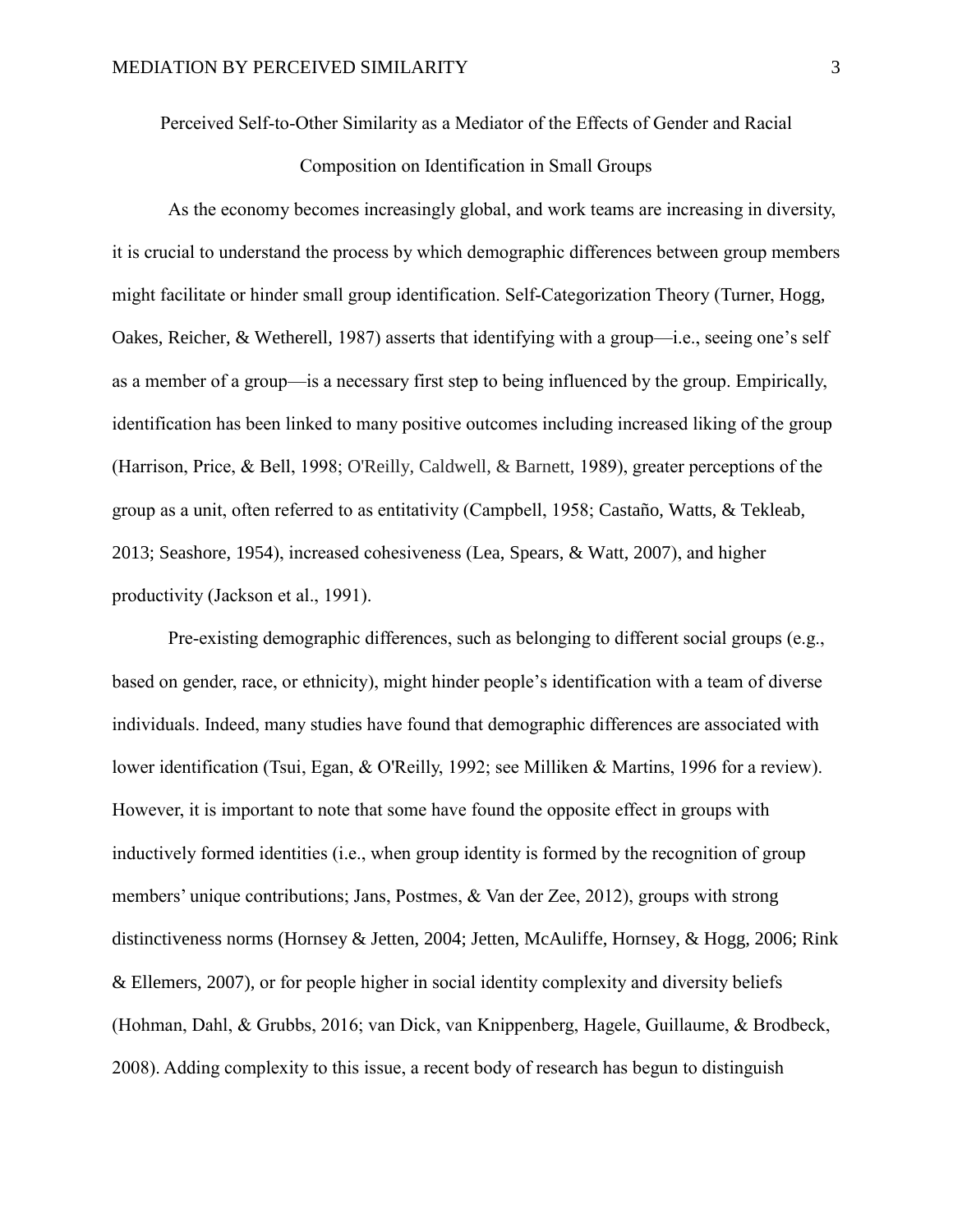between actual and perceived diversity, examining the perception of diversity as an important construct in its own right (see Shemla, Meyer, Greer, & Jehn, 2014, for a review). The psychological process by which people identify with less diverse groups is assumed to involve the perception of this diversity (for example, see Jehn, Northcraft, & Neale, 1999, and Pelled, 1996), but this mechanism is rarely tested in the literature (for exceptions see Amoit, Terry,  $\&$ McKimmie, 2012; Harrison, Price, Gavin, & Florey, 2002). The current research addresses this gap by empirically testing the extent to which perceived similarity mediates the relationship between demographic composition and identification with small groups.

Harrison et al. (1998) make an important distinction between "surface-level" characteristics—features that are visible and can be perceived readily—and "deep-level" characteristics, such as personality and ability. The current research focuses on actual surfacelevel diversity (i.e., gender and race) because demographic differences are most visible as groups are in their beginning stages (Harrison et al., 2002) and because people may rely on demographic differences as a cognitive heuristic to infer deep-level differences (Burns & Keswell, 2015). Furthermore, surface-level diversity has also found to be a barrier to achieving group consensus in deep-level characteristics, with one study finding that consensus in values was harder to achieve in more culturally diverse groups than in more homogenous groups (Meeussen, Schaafsma, & Phalet, 2016).

Many social psychological theories would predict the relationship between perceived similarity and identification. Social Identity Theory explains how people feel positively toward others who are members of the same social groups in an effort to boost their own group's value and in turn their individual value (Tajfel & Turner, 1979). Indeed, people often feel more positively toward their ingroup than the outgroup—a phenomenon referred to as *in-group bias*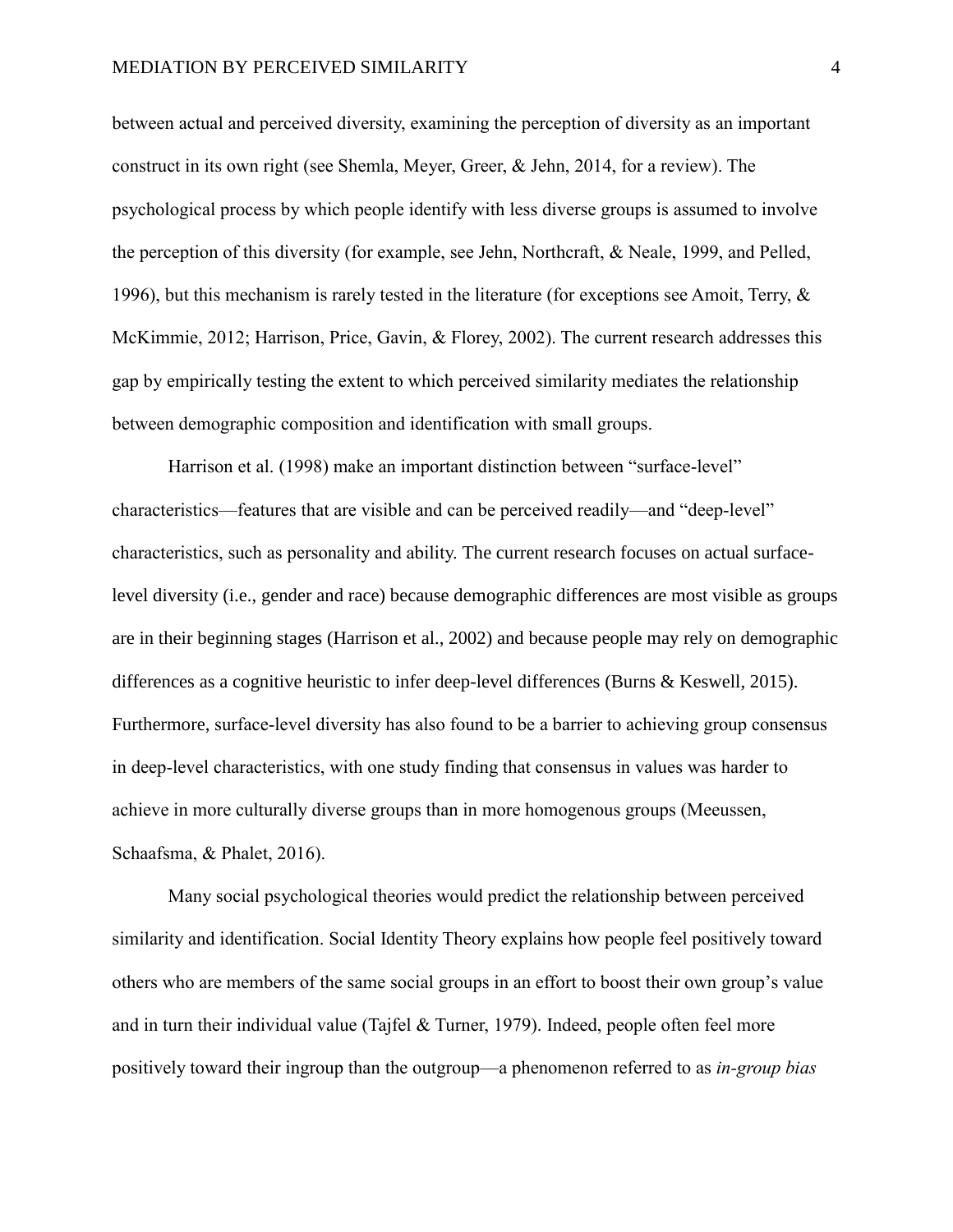#### MEDIATION BY PERCEIVED SIMILARITY 5

(Brewer, 1979). van Knippenberg, De Dreu, and Homan (2004) have proposed the Categorization-Elaboration Model (CEM), a comprehensive model explaining the effects of group composition on a host of outcomes including productivity and identification. In the CEM the negative route from diversity to identification with the group is mediated by categorization. Directly applying Self-Categorization Theory (Turner et al., 1987), the CEM also makes predictions that the link between diversity and categorization is moderated by normative fit (e.g., contextual factors), and accessibility of the specific diversity characteristics—important pieces of the process for future studies to consider.

Although there is an emerging field of perceived diversity (Shemla et al., 2016), no studies have directly tested the role of perceived diversity as a mediator of the actual diversity – identification link. As one exception, Hentscel, Shemla, Wegge, and Kearney (2013) studied the effect of perceived team diversity on identification (as mediated by affect towards the group and moderated by diversity beliefs) in 271 people in 44 teams across 21 companies, and in their team-level analyses, they controlled for actual group demographic diversity in age, gender, educational, nationality, and tenure. As evidence of the conceptual distinction between actual and perceived diversity, they found perceived diversity to be a unique predictor of identification while actual diversity had no direct effect on identification. Other studies have examined different, but closely related, constructs. In one four-wave longitudinal study of student work groups, Harrison et al. (2002) found that perceptions of diversity mediated the effects of actual diversity on team social integration, a construct closely related to, but different from, group identification. Lastly, in a study examining the negative effects of subgroup divides after an organizational merger, Amoit et al. (2012) found that perceived diversity explained, in part, the effect of actual status differences on identification. In sum, actual demographic diversity has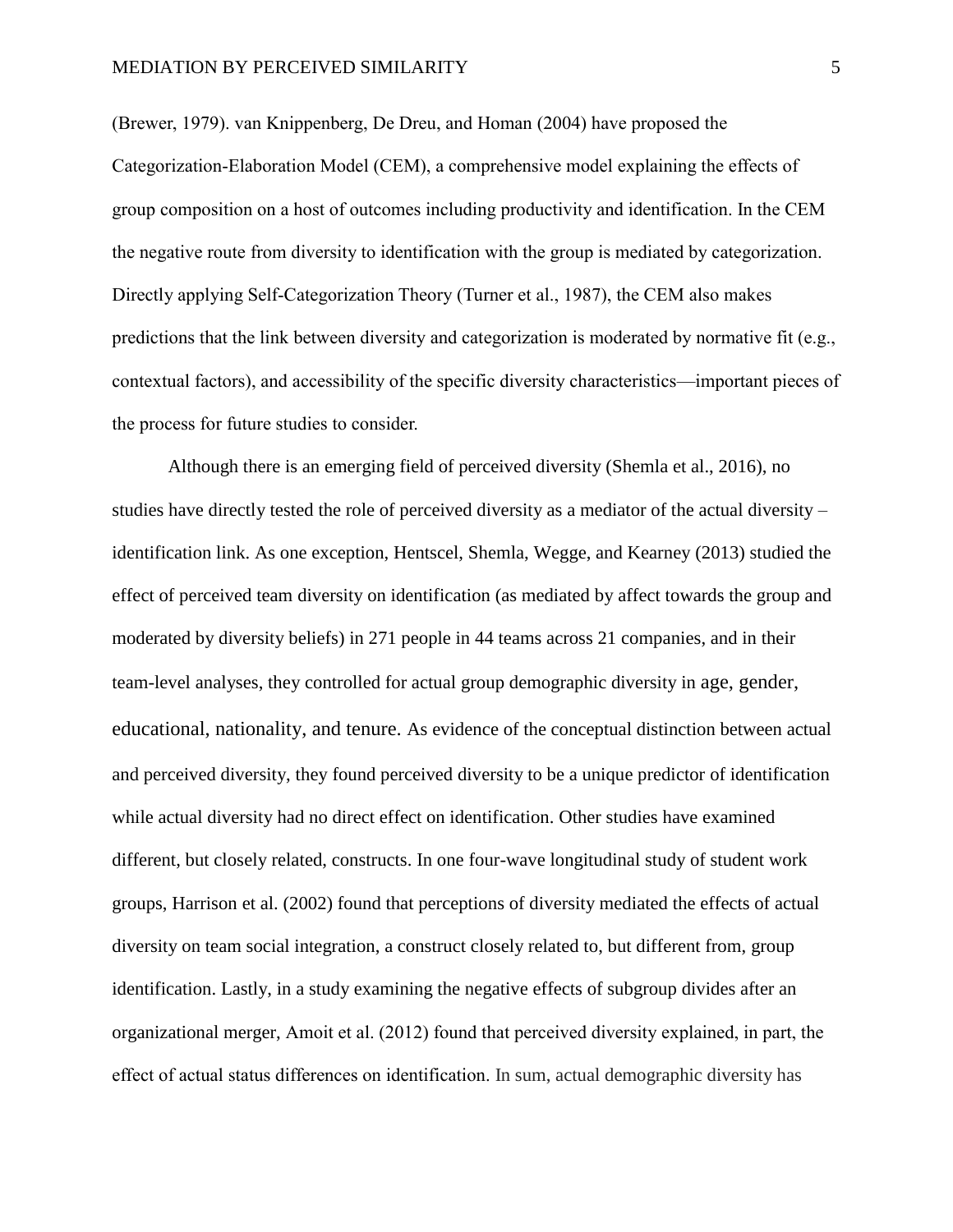been found to lead to perceived diversity, which, in turn, has been linked to lower levels of small group identification. Unanswered questions that remain are, just how much of the relationship between composition and identification is explained by perceived similarity? And, does the level of measurement and analysis of perceived diversity matter?

In their recent review paper, Shemla and colleagues (2016) distinguish between three types of perceived diversity: 1) self-to-team perceived dissimilarity—*how similar am I to the group?* 2) perceived subgroup splits—*to what extent are there subgroups in this group?* and 3) perceived team diversity—*how diverse is this team?* There is one type of perceived diversity missing from this list—*how similar am I to each other person in the group?* I call this self-toother perceived similarity, and it represents a different level of analysis from the three types of perceived diversity—the dyadic level. Self-to-other perceived similarity is important to define and measure because dyadic relationships are the smallest unit of social relationships, and measuring the psychological dynamics of groups at this lower level will allow effects at a higher level of analysis to emerge empirically. Further, it is important to distinguish perceived similarity from other similar constructs including depersonalization/self-stereotyping—*I am a typical group member* (Turner et al., 1987; Voci, 2006), and self-anchoring—*people in this group must be like me* (Cadinu, & Rothbart, 1996; van Veelen, Otten, & Hansen, 2013). With lack of any additional information about group content and purposes, perhaps demographic differences are used in this self-anchoring process. That is, in low clarity (i.e., unclear) groups, if people share demographic characteristics they will perceive more self-to-other similarity which will lead to self-anchoring. The current studies test the first part of this process: the demographic differences to self-to-other perceived similarity link.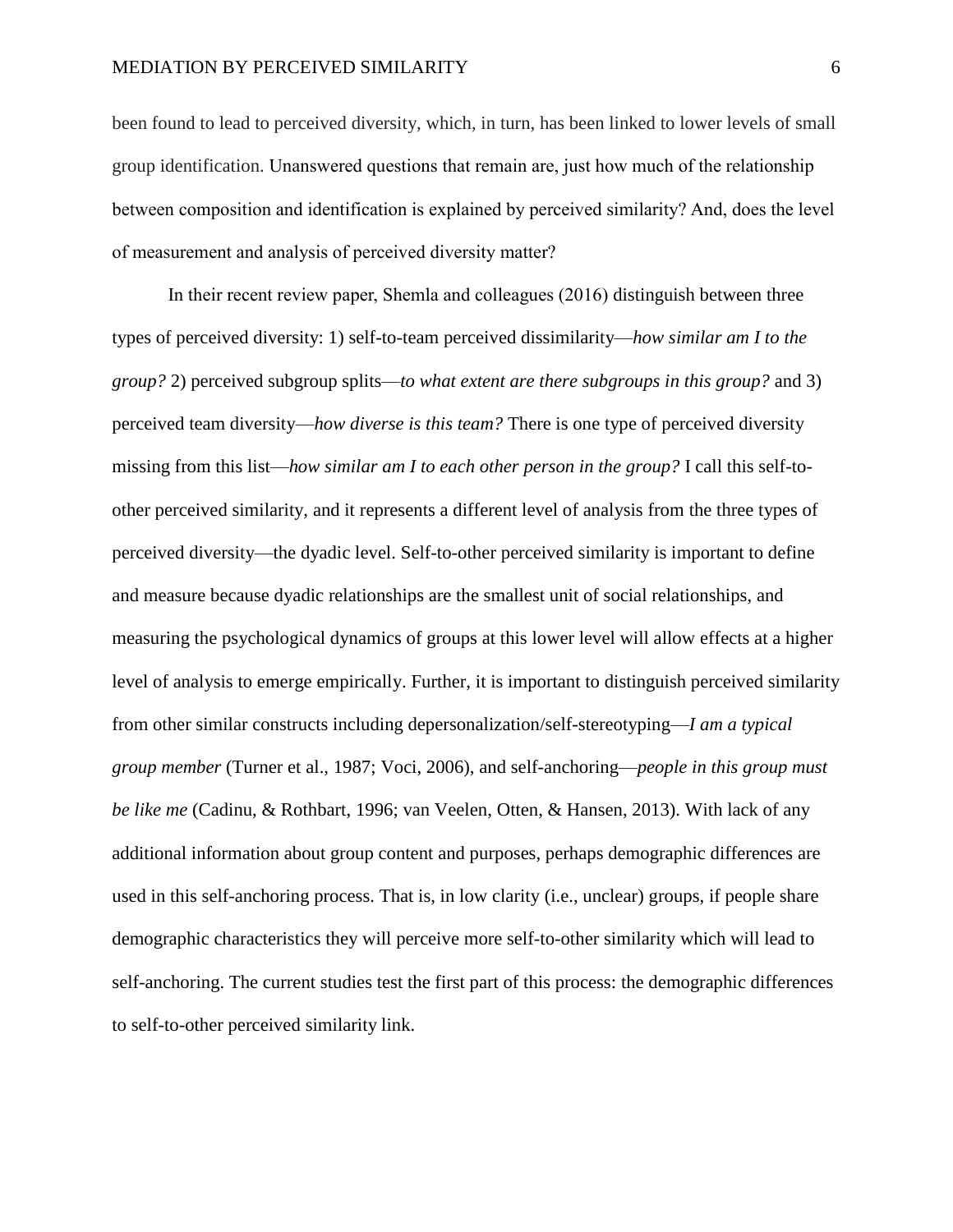If group identification is measured at the individual level, optimally, the effects of actual diversity and perceived diversity would also be measured at the individual level (Harrison & Klein, 2007). By far the most common way actual diversity has been measured is with the variability in the group members' characteristics (e.g., variance in gender, Tsui et al., 1992; Tsui & Gutek, 1999). The variance of the group members attributes is calculated for each group—i.e., it is measured at the group level—and the similarity in the demographic variable of *each* member to the others is lost. In a group composed of one woman and four men, the group diversity in gender is low, but the one woman is very different in gender from the rest of the group. In contrast, relational demography paradigms, like the one employed here, investigate the effect of a person's fit into the group or the person's similarity to the other members of the group (Elfenbein & O'Reilly, 2007). The current study makes use of the Group Actor-Partner Interdependence Model (GAPIM; Garcia, Meagher, & Kenny, 2015; Kenny & Garcia, 2012), a new model for testing the decomposed effects of group composition, which optimally captures both person fit and diversity simultaneously. More details on this model are discussed below.

#### **Current Studies**

To test if the effects of demographic diversity on group identification are mediated by perceived self-to-other similarity, I conducted two studies. In Study 1, I examined 4- to 5- person groups interacting face-to-face that varied in gender composition. After the interaction portion of the study, perceived self-to-other similarity was measured with round-robin ratings of how similar participants felt to each of their other group members, and then participants completed a measure of small group identification. I expected that the aggregate of participants' perceived self-to-other similarity would mediate the effects of gender composition on identification with the small group. In Study 2, I manipulated both gender and racial group composition. Whereas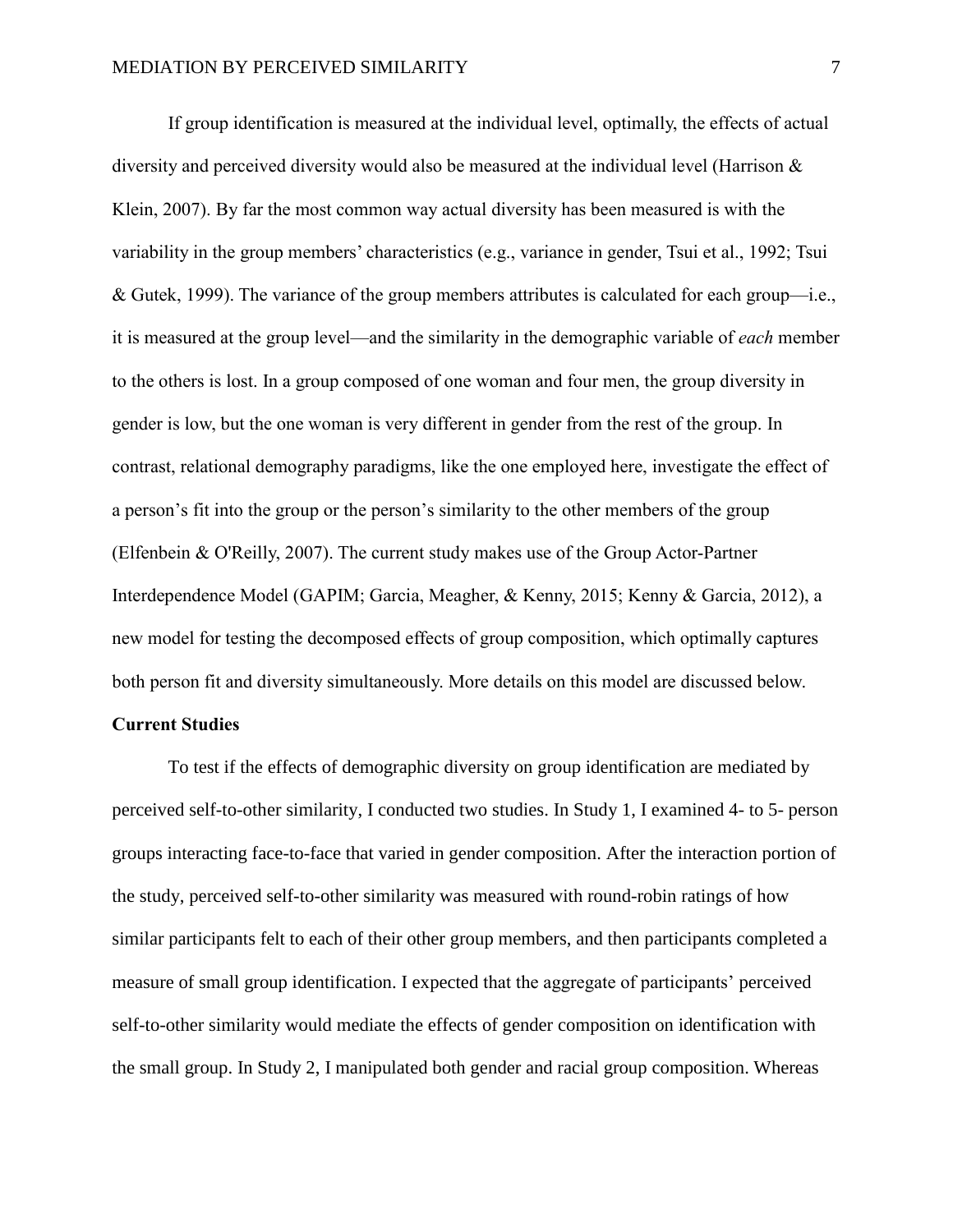Study 1 involved actual face-to-face interactions, Study 2 used a paradigm in which participants believe that they will be interacting with others, but they do not actually interact.

#### **Study 1**

Study 1 used groups interacting face-to-face to test the hypothesis that self-to-other similarity mediates the effect of gender composition on group identification. Participants in these groups, which varied in gender composition, rated how similar they felt towards each other person in their group and also responded to questions about their feelings towards their group as a whole.

#### **Method**

**Participants.** Fifty-eight groups of four to five students from a large public university in the Northeast of the United States participated. Gender composition varied across groups. Six groups were eliminated because one person in their group had missing gender information. Without information about the group composition variable from everyone in a group, all of the GAPIM terms for every person in the group cannot be computed. The remaining 241 participants in 52 four- or five-person groups were 87 men (36.1%) and 154 women. Of the 19 four-person groups, four were all women, seven had one man, three had two men, five had three men; of the 33 five-person groups, nine were all women, five had one man, nine had two men, six had three men, two had four men, and two groups were all men. The average age was  $18.57$  (*Mdn* = 18). The sample included 24 Asian-Americans (10.0%), 11 Latino(a)s (4.6%), 6 Black/African-Americans (2.5%), 195 White/European-Americans (80.9%), and 5 people indicated another (2.1%) race/ethnicity.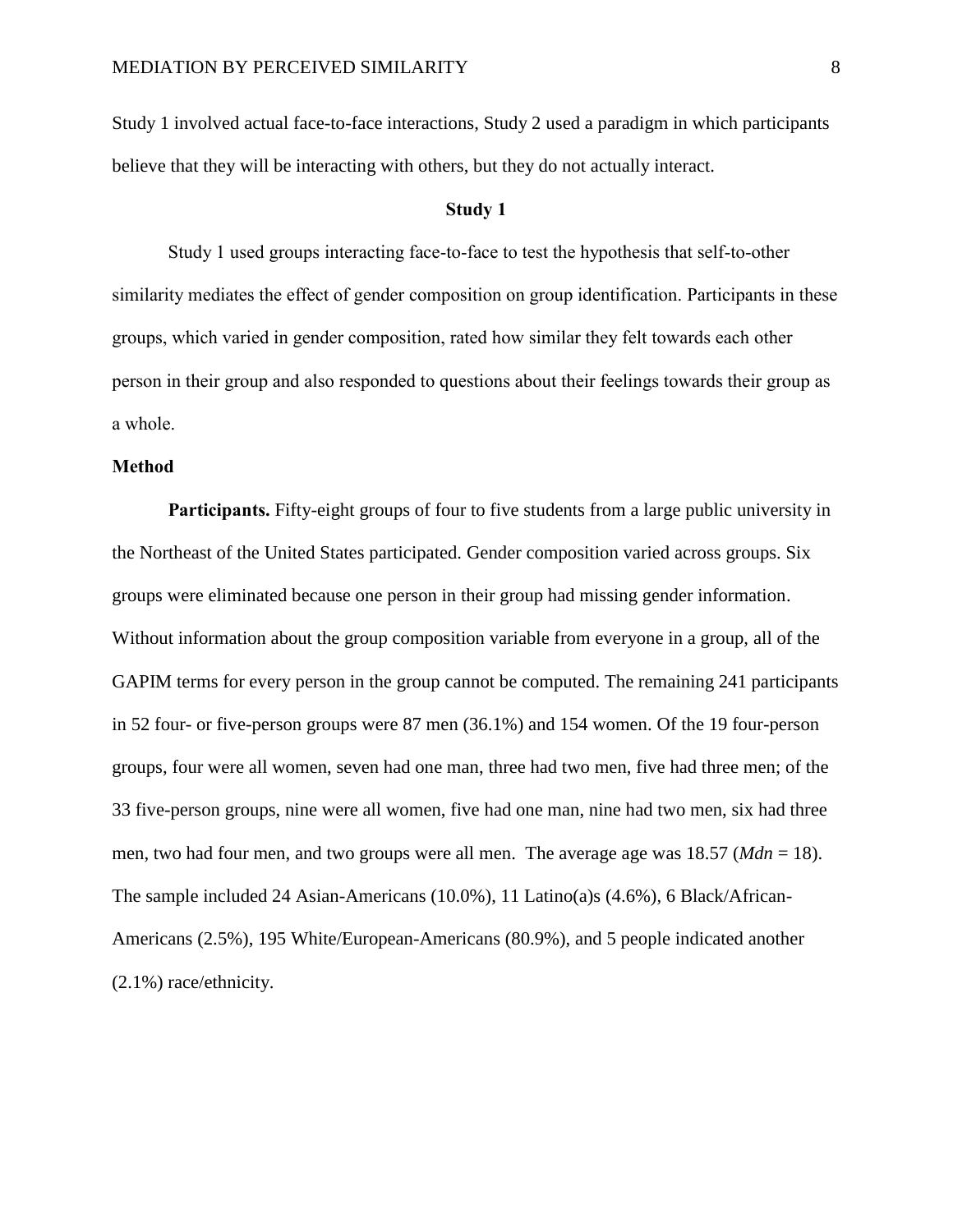**Procedure.** After signing up for one of five slots at a given time, participants arrived at the lab in groups of four to five students varying in gender composition.<sup>1</sup> A group of four was formed if there was one no show, or if only four people signed up for that time slot. If only three people showed up or signed up, all participants completed an individual survey designed for another, unrelated, study. Note that participants were not randomly assigned to gender compositions, but compositions were passively allowed to vary. Participants were led into the interaction room and sat around a round table marked with letters—"A", "B", "C", "D", and "E"—on top of the table in front of each of the five chairs positioned around it. If there were only four participants then the "E" position was always left empty. They were told that the researchers were investigating group composition and interactions, and consent was obtained. They then filled out a short demographic questionnaire stating their gender, and to collect information about other potentially relevant characteristics such as race, sexual orientation, and religiosity.<sup>2</sup> Due to the lack of racial diversity of the sample (80.9% White), Study 1 does not consider racial group composition, only gender composition.

For the group interaction portion of the study, the participants first had 5 minutes to write an individual short story about a picture, and then these stories were discussed as a group for approximately 5 minutes. In these group discussions, they were instructed to consider strengths and weaknesses of each person's story in turn. To facilitate this discussion, they were given a short list of potential strengths and weaknesses. Lastly, the group was asked to create one group story about the same picture. They were not given a specific amount of time for the group story, but usually the story was completed within 5 to 10 minutes. Unfortunately, the amount of time

 $\overline{a}$ 

<sup>&</sup>lt;sup>1</sup> Due to an oversight, participants were not screened for prior acquaintance; however, students were mostly new to campus (first or second semester freshman) and the participants pool was large  $N \approx 1,400$ .

<sup>&</sup>lt;sup>2</sup> Sexual orientation and religiosity could have potentially been used as deep-level diversity characteristics; however, focusing on surface-level diversity, we only used gender in the current study.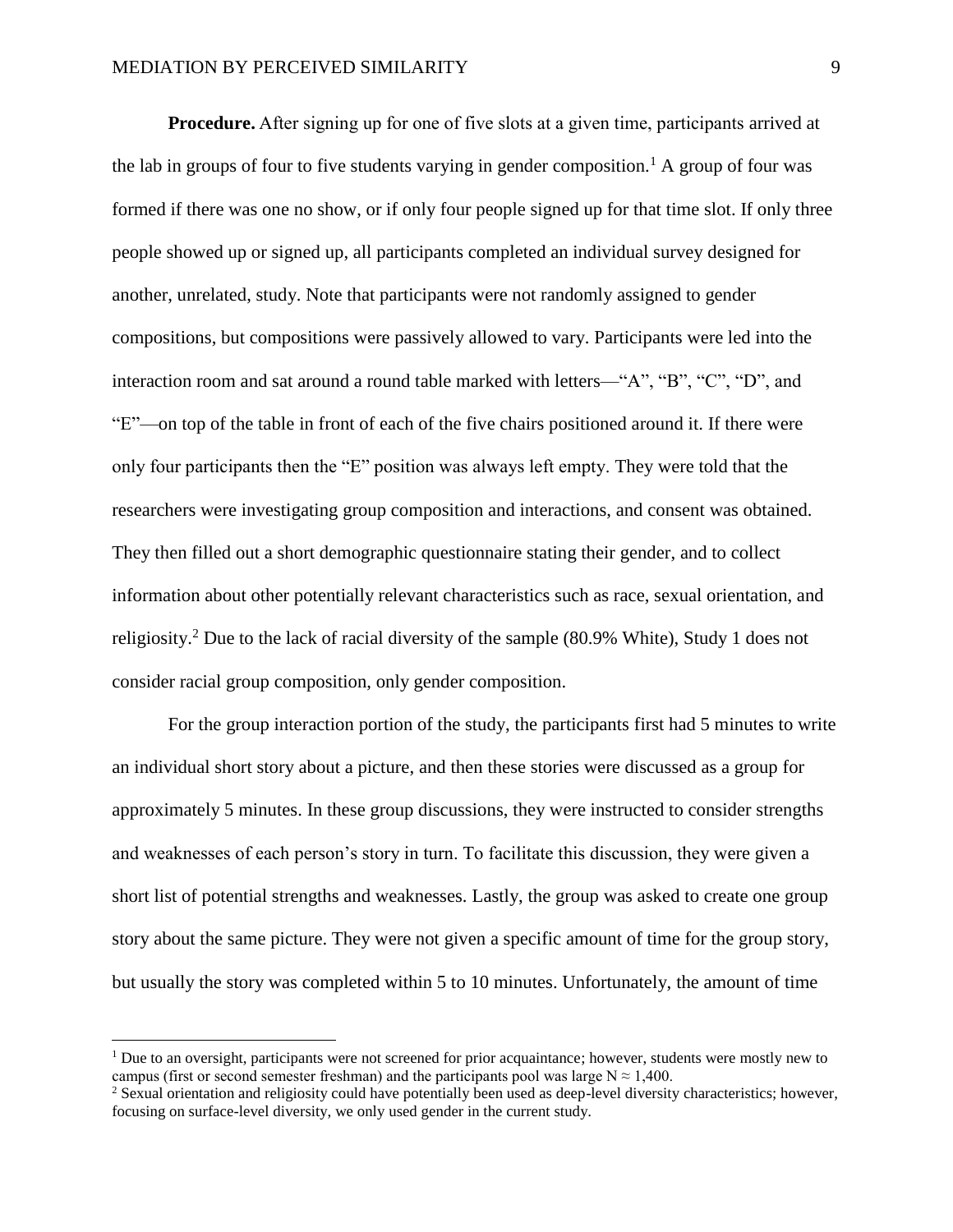spent on group stories was not recorded. The picture was a cartoon of two aliens standing on an unfamiliar planet. Leadership was not assigned, and there was no requirement about whose individual ideas were to be incorporated into the final story. The experimenter—who alternated between two research assistants, one male and one female—was not present in the room while the individual stories were being written, nor during the group discussion or the writing of the group stories. Groups were monitored on screens in a connecting room. After they finished their group stories, the stories were collected, and members were asked to complete a series of postinteraction questionnaires while sitting behind partitions for privacy.

**Measures.** *Self-to-other perceived similarity.* Round-robin ratings of perceived similarity to each other group member were assessed first. Participants used the letters marked on the top of the table to identify their group members. Specifically, participants were asked, "How similar did you feel to this person?" for each group member and responded on a  $0 - Not$  *at all* to  $5 - A$ *great deal* scale. Thus, the similarity scale only assesses general self-to-other perceived similarity, not perceived dissimilarity, which could have been measured independently (Shemla et al., 2016). To test for mediation, similarity ratings were aggregated up to the individual level—e.g., in a 4-person group, the mean of person A's ratings of members B, C, and D was calculated.

*Small group identification.* To capture participants' identification with the group, a 4 component [i.e., satisfaction, solidarity, in-group self-stereotyping (ISS), and in-group homogeneity (IGH)] measure was given (Jans, Leach, Garcia, & Postmes, 2015). The satisfaction and solidarity components measure group self-investment—of primary interest in the current studies—while the ISS and IGH components measure self-definition. Example items include "*I am glad to be in this group*," "*I feel a bond with this group*," "*People in this group*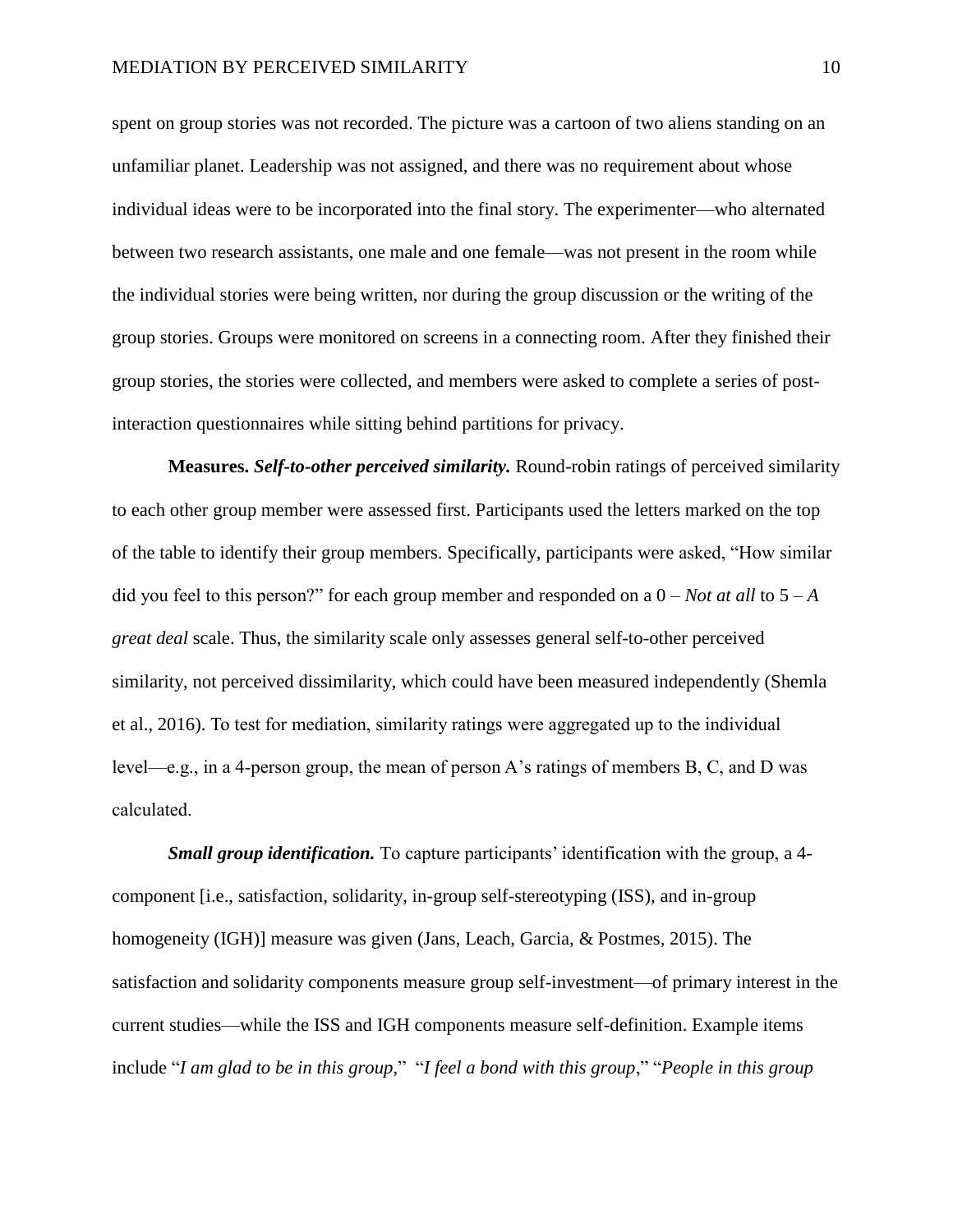*have a lot in common with each other*," and "*I have a lot in common with the average person in this group*," for satisfaction, solidarity, IGH, and ISS, respectively. In the current studies, only the two self-investment subscales, satisfaction and solidarity, were used as identification measures because the two self-definition subscales, ISS and IGH, were thought to be too conceptually close to perceived self-to-team diversity and perceived group diversity, respectively (Shemla et al., 2016).<sup>3</sup> The four items that measure satisfaction with being in the small group formed a reliable scale ( $\alpha$  = .899,  $M = 4.61$ ,  $SD = 1.23$ ), as did the three solidarity items ( $\alpha$  = .783,  $M = 3.55$ ,  $SD = 1.27$ ). The averages of the items for each scale were then used as participants' scores for each component of small group identification. The correlation between the two subscales was moderate,  $r = 0.73$ ,  $p < .001$ .

#### **Results and Discussion**

 $\overline{a}$ 

**Analysis strategy.** Figure 1 shows the mediation model used for the analysis. Imagine there is a group with one woman, named Alyssa, and three men. For individual outcomes, such as participants' identification with the small group, the GAPIM decomposes actual group diversity into four effects: 1) *actor gender—*Alyssa is a woman, 2) the gender of the others (called *others gender*—all three of the others are men), 3) the actual similarity in gender of the actor to the rest of the group (*actor similarity*—Alyssa is different from everyone), and 4) the actual similarity in gender of the rest of the group members to each other (*others similarity—*the men are all similar to each other in gender). In Figure 1, the *c* paths are the total effects of group composition on group identification—there are eight *c* paths. Paths *a* are the effects of group composition on aggregated perceived self-to-other similarity—there are four *a* paths. Paths *b* are

<sup>&</sup>lt;sup>3</sup> The three IGH items ( $\alpha$  = .887) and the three ISS items ( $\alpha$  = .898) formed reliable scales. In both Study 1 and Study 2 the same statistical models were estimated using these two self-definition subscales as measures of identification and a similar pattern of results was found. Detailed results from these models are available upon request.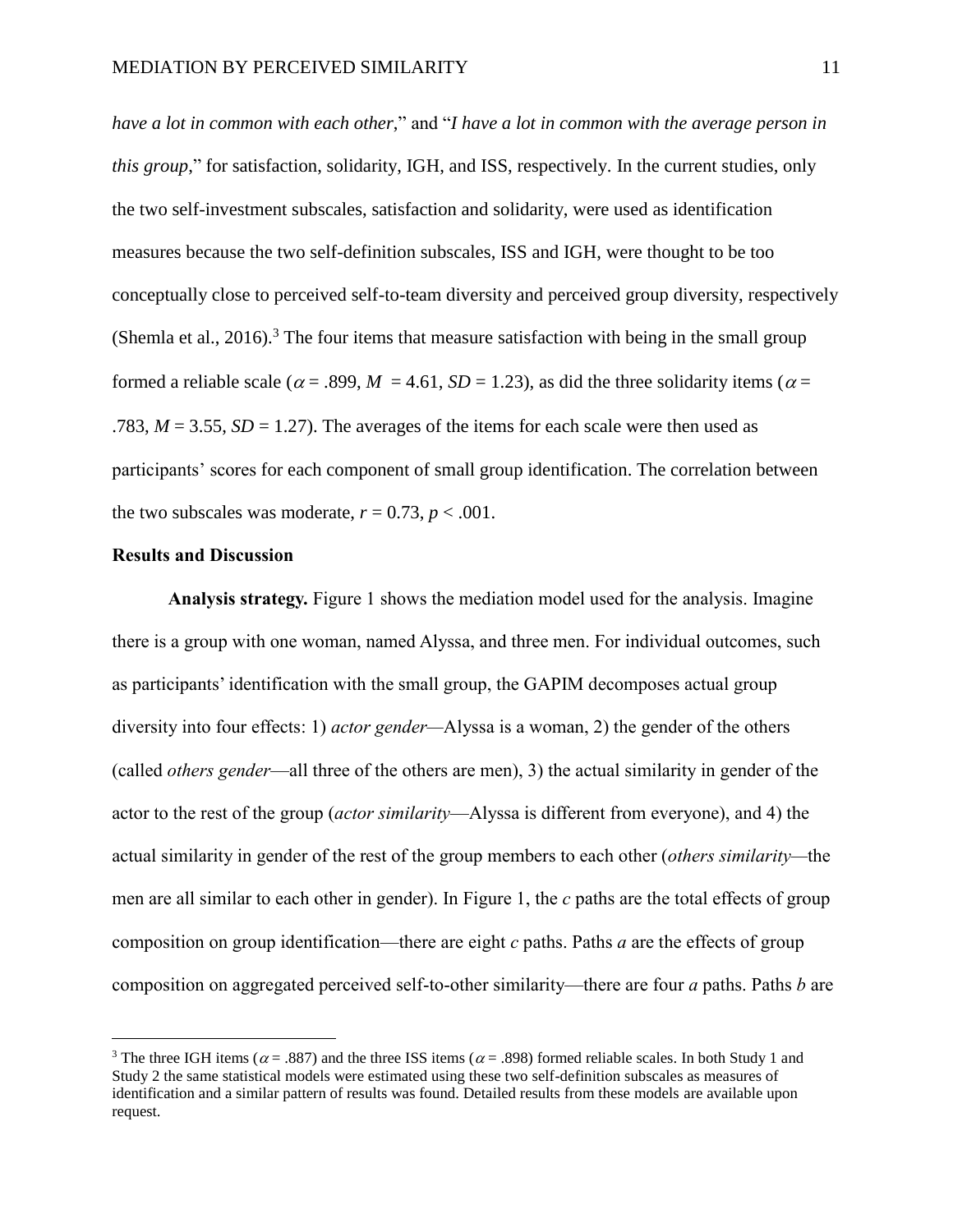$\overline{a}$ 

the direct effects of perceived self-to-other similarity on group identification controlling for group composition—there are two *b* paths. The product of *a* and *b,* or *ab,* represents the eight indirect effects of group composition on identification through perceived self-to-other similarity, and the significance tests of these eight quantities provide evidence for the presence of mediation.<sup>4</sup> Lastly, *cʹ* is the direct effect of group composition on group identification controlling for perceived self-to-other similarity; there are also eight of these paths.

The outcome, identification (i.e., satisfaction and solidarity), was measured at the individual level and the mediator, self-to-other perceived similarity, was measured at the dyadic level. First, the GAPIM for individual outcomes (Garcia, Magher, & Kenny, 2015; Kenny & Garcia, 2012) was used to test the effects of gender composition on identification—the *c* and *c'* paths in Figure 1. Second, although perceived similarity was measured at the dyadic level, these three to four ratings given by each participant were aggregated to the individual level and then used as a predictor of the group identification components, controlling for the GAPIM terms (the *b* paths in Figure 1). To test the effects of gender composition on perceived self-to-other similarity, I used the aggregated self-to-other similarity ratings as the outcome to test the effects of gender composition on perceived similarity (*a* paths in Figure 1). Multilevel Modeling with restricted maximum likelihood estimation (REML) was used for all analyses to account for the nonindependence in group members' aggregated perceived self-to-other similarity ratings and group identification scores. The indirect effects were tested using the Monte Carlo Method for

<sup>&</sup>lt;sup>4</sup> In these analyses the presence of significant indirect effects can only be taken as evidence for mediation but not the strict confirmation of mediation. As Judd and Kenny (2010) explain, this is because there is the possibility for biased (inflated) indirect effects given that the mediator and the outcome variables may share common unmeasured causes. Thus, care needs to be taken in drawing conclusions about mediation of the composition effects on identification by perceived similarity, and only take the results as evidence for the possibility of mediation.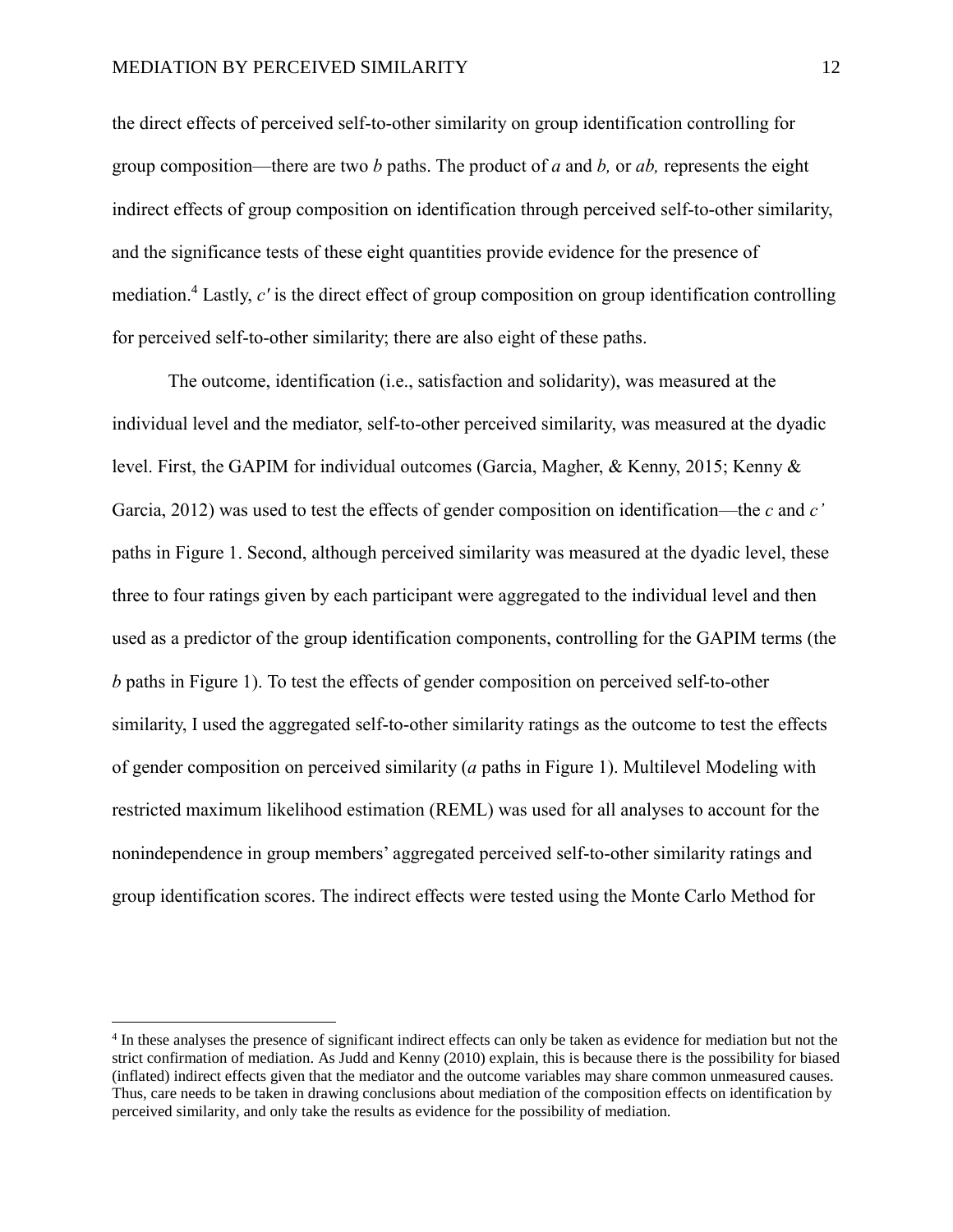Assessing Mediation (MCMAM; Selig & Preacher, 2008). The results from these analyses are contained in Table 1.

**Total and direct effects.** There was a statistically significant total effect of actor similarity on satisfaction with the group,  $b = 0.30$ ,  $SE = 0.15$ ,  $p = .044$ —the more similar in gender the actor was to the others, the more satisfied the actor was. There was significant group variance in satisfaction,  $\sigma_{group}^2 = 0.18$ ,  $SE = 0.09$ ,  $p = .024$ , that is, some groups were more satisfied than other groups. The intraclass correlation (*ICC*), however, was small (*ICC* = .126).

Consistent with the results for satisfaction, there was a significant total effect of actor similarity in gender on small group solidarity in the positive direction,  $b = 0.31$ ,  $SE = 0.15$ ,  $p =$ .037, and there was a negative statistically significant total effect of others similarity on solidarity,  $b = -0.37$ ,  $SE = 0.16$ ,  $p = .025$ . People reported the most solidarity when they were more similar in gender to their group members but the others were more diverse in gender. For solidarity there was also group variance  $\sigma_{group}^2 = 0.162$ ,  $SE = 0.09$ ,  $p = .040$ , and the *ICC* was small, .106.

In sum, there is evidence that the more similar the actor is to the others and the more diverse that the others are, the more identified the participant was with the group. This pattern was consistent across the two components of identification, satisfaction and solidarity. Note that the effect of actor similarity and others similarity are opposite signs but of equal magnitude; this pattern indicates that if we had instead measured diversity at the group level (a weighted average of these two GAPIM terms), we would have found no effects of gender composition. These seemly contradictory findings may point to process where distinctiveness and belonging motives are in balance (Ormiston, 2016).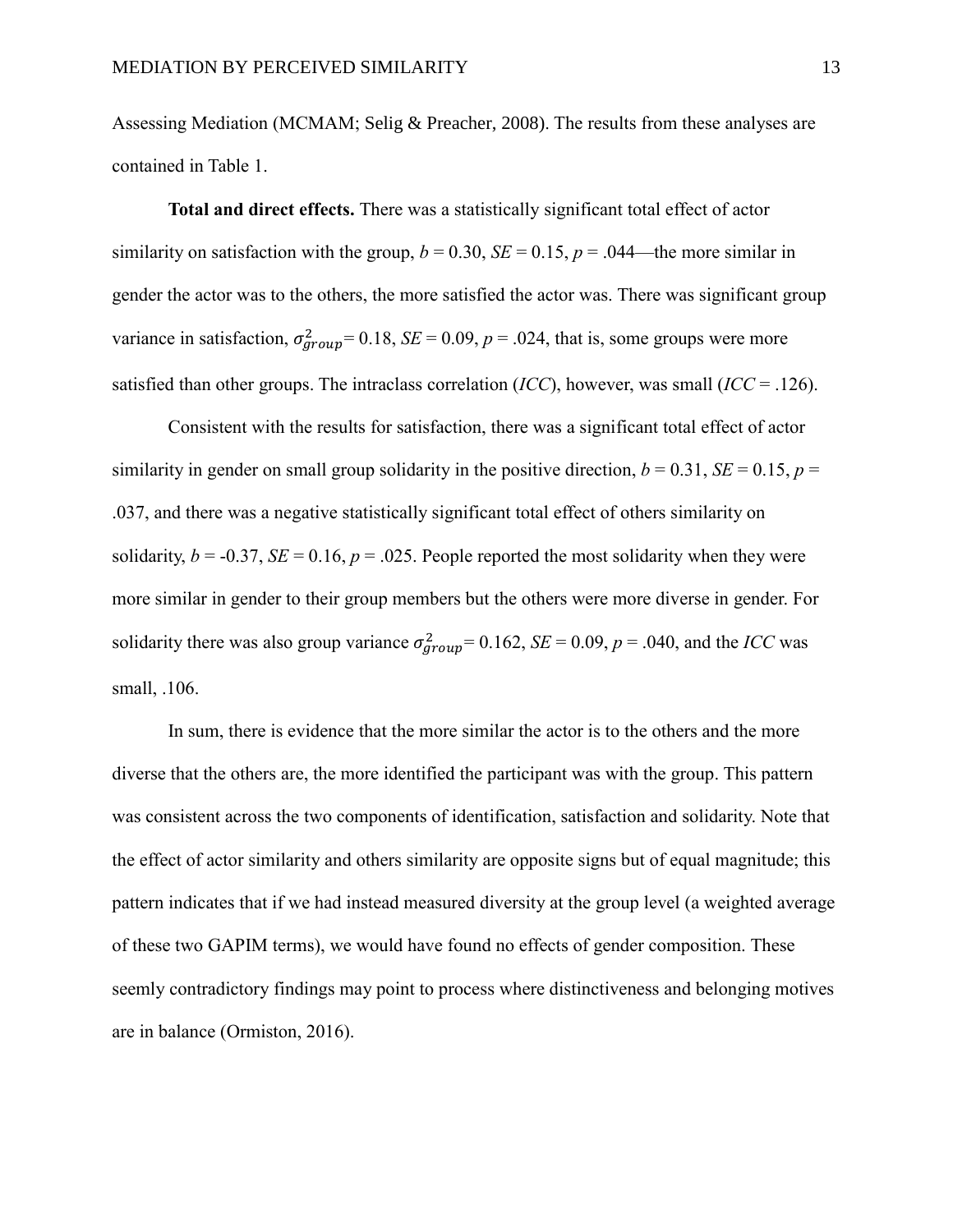The effects of gender composition on the actor's aggregated perceived self-to-other similarity were also tested. This is the *a* path in Figure 1, and the results are presented in the first column of Table 1. There was only a significant effect of actor gender similarity on perceived self-to-other similarity,  $b = 0.22$ ,  $SE = 0.11$ ,  $p = .049$ .

Next, the *b* and *c'* paths were tested, and the indirect effects of group composition on group identification through self-to-other perceived similarity are assessed. In addition to perceived similarity as a predictor, the four GAPIM terms were included in the model. Consistent with expectations, average self-to-other perceived similarity significantly predicted satisfaction,  $b = 0.66$ ,  $SE = 0.07$ ,  $p < .001$ , and solidarity,  $b = 0.62$ ,  $SE = 0.08$ ,  $p < .001$ . Each of these similarity effects is estimated controlling for the group composition effects of gender. Thus, the more the actor perceived him or herself to be similar to the other group members, the more he or she identified with the group. Further, when controlling for perceived similarity, there were no longer significant direct effects of actual actor similarity in gender on the two identification components of identification (*c'* paths)—evidence that the effect of gender similarity on identification is mediated by perceived self-to-other similarity.

**Indirect effects.** Figure 2 depicts the reduced mediation model where only the effects of actual actor similarity in gender on the group identification components through perceived similarity are considered. I tested these two indirect effects using the MCMAM (Selig  $\&$ Preacher, 2008). The indirect effect of actual actor similarity in gender on satisfaction through perceived similarity was significant,  $ab = 0.15$ , 95%  $CI = [0.002, 0.304]$ , as was the indirect effect on solidarity,  $ab = 0.14$ , 95%  $CI = [0.001, 0.287]$ . Perceived self-to-other similarity mediated 44.03% of the actual actor gender similarity effect on solidarity and 50.00% of the effect on satisfaction.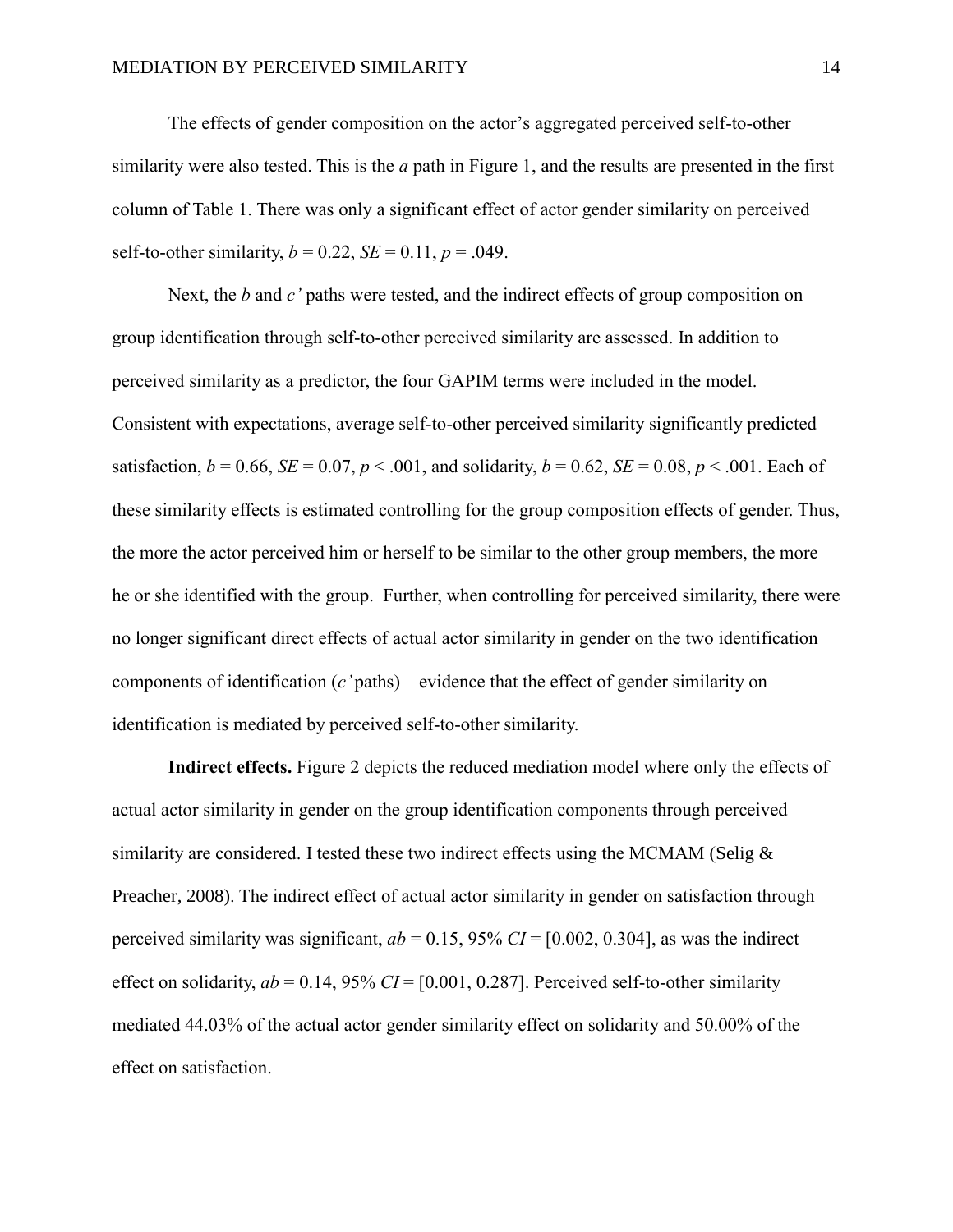In summary, as in previous research, the current study found a positive link between group homogeneity (specifically actual actor similarity in gender) and identification. The tests of indirect effects indicate that there is evidence that perceived self-to-other similarity mediates this link between composition and identification. In addition, the direct effects of actor similarity on the two components of group identification were no longer significant when controlling for perceived similarity. However, the effect size of the indirect effect was only 44.03% mediated for solidarity and 50.00% mediated for satisfaction, leaving room for a conceptual and theoretical distinction between actual and perceived diversity.

These findings lend support for the proposed categorization link in the CEM (van Knippenberg et al., 2004), and they provide evidence for the assumption that the effects of actual gender differences on identification is due, in part, to group members perceiving differences between themselves and the other group members. Study 2 sought to replicate Study 1 by again looking at gender composition and also to expand on Study 1 by also investigating the effects of racial composition.

#### **Study 2**

In an experimental laboratory study, Study 2 investigated the effects of multiple demographic characteristics on perceptions of similarity and, in turn, group identification. The gender and racial composition of a group with whom participants thought that they would interact was manipulated. Controlling the demographic composition of the "group" made it possible to create the complete range of racial and gender compositions. Study 2 makes an important extension by exploring actual racial composition in addition to actual gender composition, and by experimentally manipulating composition. It was expected that the effects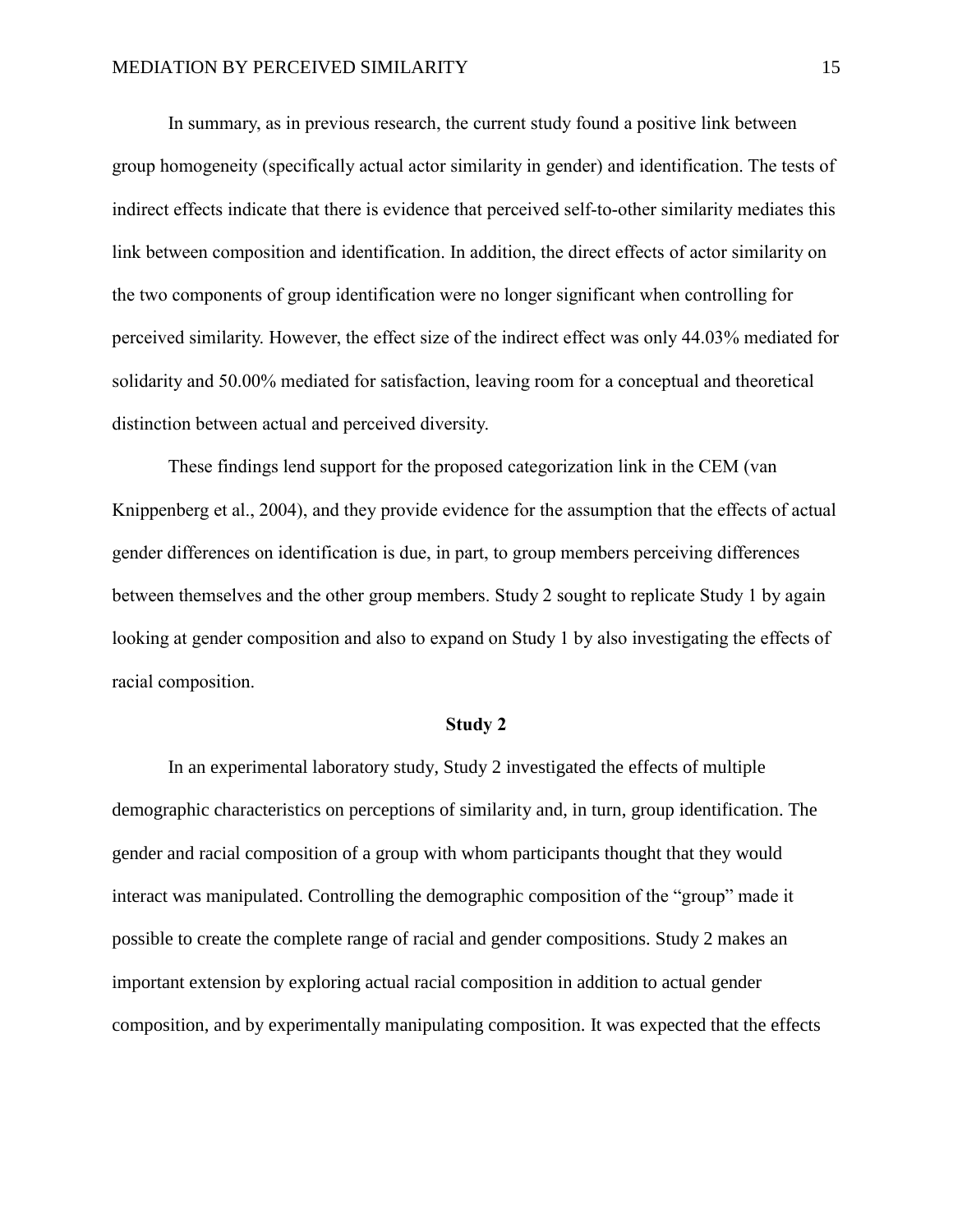of group composition—namely actor similarity in both gender and race—on small group identification would be mediated by perceived self-to-other similarity.

#### **Method**

**Participants.** A total of 156 people participated in this study; however, to simplify the methodology and analyses only those who self-identified as either White or Black ( $N = 116$ ) were included in the analyses. Further, 6 participants had missing data on the crucial small group identification measure and these participants were excluded from the analyses—they were assumed to be missing completely at random (MCAR). The final analysis sample consisted of 110 participants, 19 Black (17.3%) and 91 White. There were 48 men (43.6%) and 62 women whose ages ranged from 18 to 42 with the average age being 19.45.

**Procedure**. Participants arrived at the laboratory, and the experimenter then brought them into a cubicle and had them read and sign the consent form. The experimenter then welcomed the participant to the "Diverse Discussions" study and told them that "we are interested in how groups with members who have many different characteristics, including different races and genders, interact and how they feel about these interactions." To maintain the cover study, the experimenter told the participants that we already have the other group members' photos and asked if they brought a digital photo. If they did not, the experimenter took the participant's picture. The "Diverse Discussions" cover story was taken from Goff, Steele and Davies (2008) who found that participants did not believe they would be interacting with two Black participants randomly because this situation was highly improbable given the racial makeup of their university. The institution where the current study was conducted has a similar issue with a racial make-up being skewed heavily towards White students. During the debriefing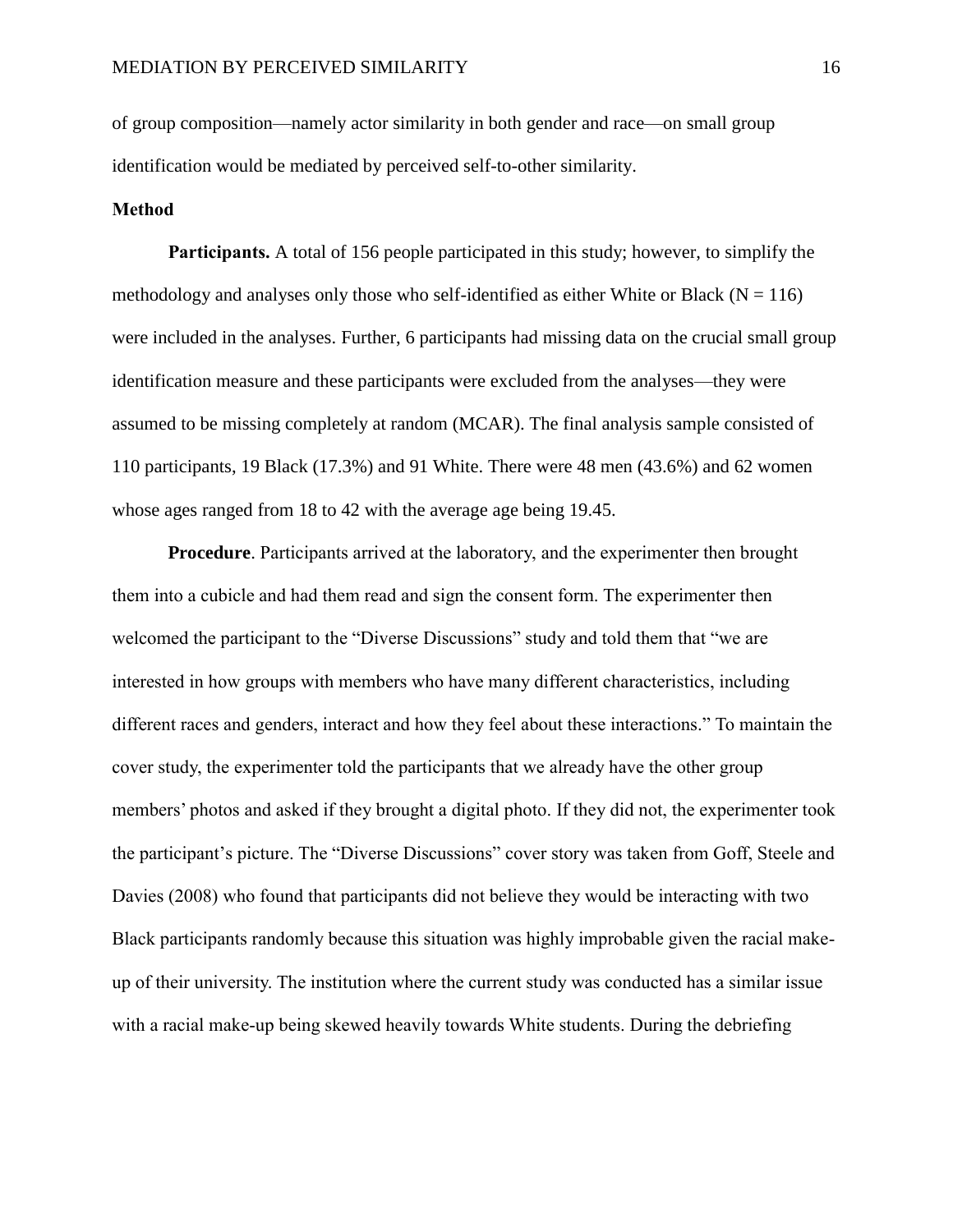$\overline{a}$ 

session participants were asked if they believed that they were to interact with the group they saw in the pictures, and the vast majority of participants were not suspicious.

While the experimenter uploaded the participant's picture into the online survey, the participant was given the group's discussion topic and was asked to read through background information and discussion points on the computer about this topic. After the participant was done reading the information, he or she was shown their discussion partners' pictures on the computer. They also saw their own picture on the screen along with four other pictures. Pictures of four White women, four White men, four Black women, and four Black men were selected from public internet sites. The racial and gender composition of the pictures the participants saw were systematically manipulated across all possible compositions.<sup>5</sup>

The participants were instructed to answer questions about each group member. They answered these questions while all the group pictures remained on the screen. Each picture was labeled with a letter (e.g., "Person A") and the font of this label changed to bold-underline while the participant answered questions about that person. As in Study 1, among these questions<sup>6</sup> was one asking how similar they felt to each of the other group members (6-point scale from 0 to 5). Next, there were questions that the participant answered about the group in general. The same 4 component measure of group identification that was given in Study 1 was used (Jans et al., 2015). The four items that measure satisfaction with being in the small group formed a reliable

<sup>&</sup>lt;sup>5</sup> There are 25 different types of groups: five different gender composition types [zero to four men (or women)] crossed with five different racial composition types [zero to four White (or Black)]. For nine of these composition types there are multiple ways to comprise the group. For example, in the  $2 \text{ men} - 2 \text{ White people combination, this}$ group type could be formed in three different ways: 1) one White woman, one White man, one Black woman and one Black man, 2) two White men and two Black women, and 3) two Black men and two White women. One group was used from each of the 25 types except for the two men – two White people situation where two groups were used (i.e., the first two listed above). Thus, there were 26 levels of group composition that the participant could be assigned to. For each of these 26 levels, pictures of the White men, Black men, White women, and Black women were randomly assigned.

<sup>6</sup> Other questions included trait ratings to examine a separate research question unrelated to the current study.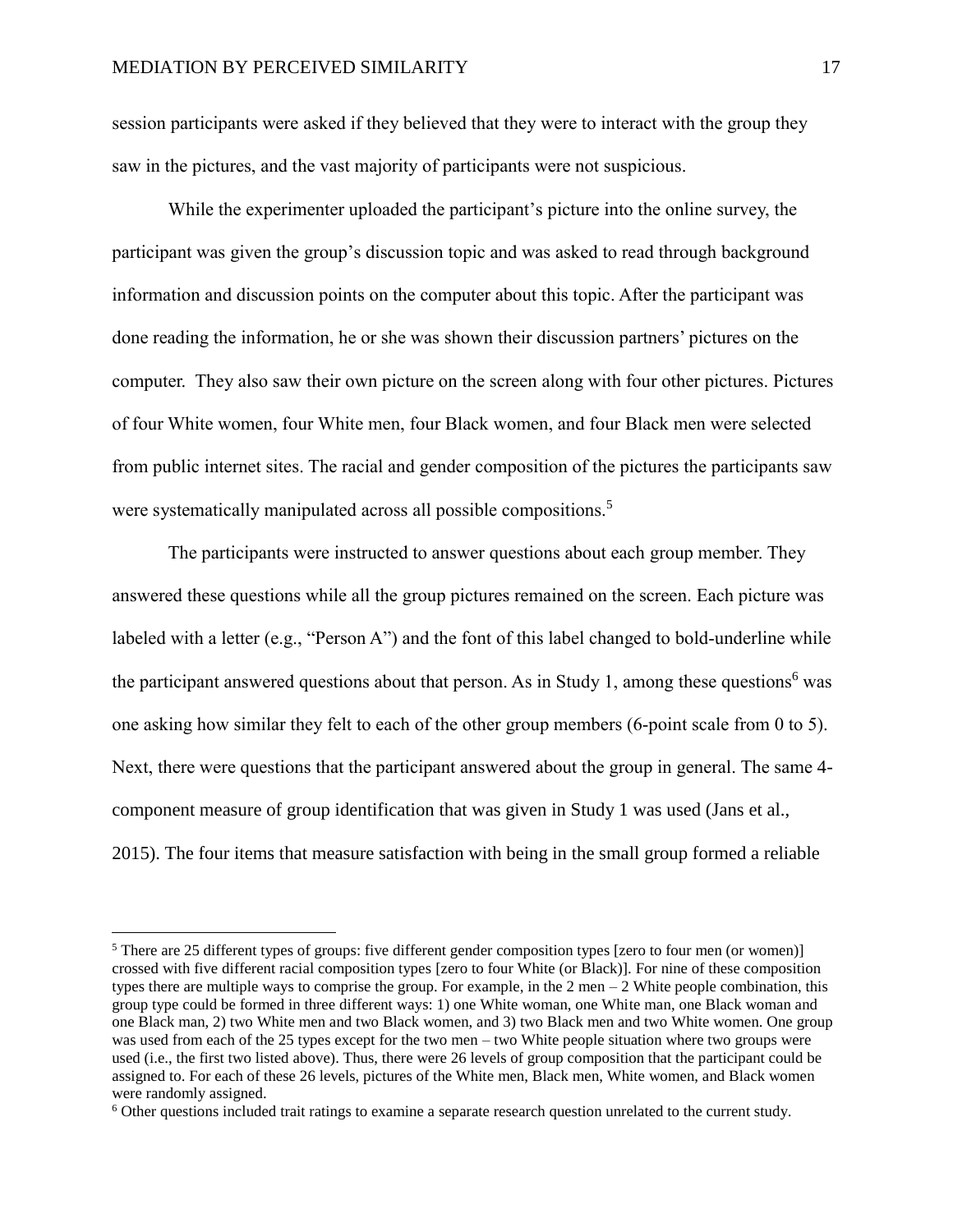scale ( $\alpha = .85$ ,  $M = 4.48$ ,  $SD = 1.05$ ) as did the three solidarity items ( $\alpha = .86$ ,  $M = 3.48$ ,  $SD =$ 1.25).<sup>7</sup> The two subscales were correlated as in Study 1,  $r = 0.69$ ,  $p < .001$ . After completing the measures, they were informed that the study was actually over, and there would not be a group interaction. They were then fully debriefed and thanked for their participation.

#### **Results**

 $\overline{a}$ 

As in Study 1, the current study tested if perceived self-to-other similarity mediated the effects of actual gender and racial composition on small group identification. The mediation occurs at the level of the participant, and thus, participants' judgments of perceived similarity were again aggregated. The four GAPIM terms for gender (i.e., actor gender, others gender, actor similarity in gender, and others similarity in gender) and four terms for race (i.e., actor race, others race, actor similarity in race, and others similarity in race) were used as predictors of the two identification components. The final mediation model contains eight actual demographic composition terms as the predictor variables (i.e., four for gender and four for race), one perceived similarity term as the mediator variable and the two components of small group identification as outcome variables (i.e., satisfaction, solidarity). Path Analysis with maximum likelihood estimation was used to estimate all structural paths and bootstrapped confidence intervals were used to test the indirect effects. Disturbance covariances between the two identification components<sup>8</sup> were included, and thus, this was a saturated model.

As in Study 1, there was a significant effect of actual actor similarity in gender on aggregated perceived self-to-other similarity (*a* path),  $b = 0.25$ , *SE* = 0.12,  $p = .037$ , such that the more similar in gender, the more similar the participant felt to the others. There were no other

<sup>&</sup>lt;sup>7</sup> The three IGH items ( $\alpha$  = .82) and the three ISS items ( $\alpha$  = .90) also formed reliable scales.

<sup>&</sup>lt;sup>8</sup> A model including all four identity components as outcome variables produced a similar pattern of result. Estimates from this model are available upon request.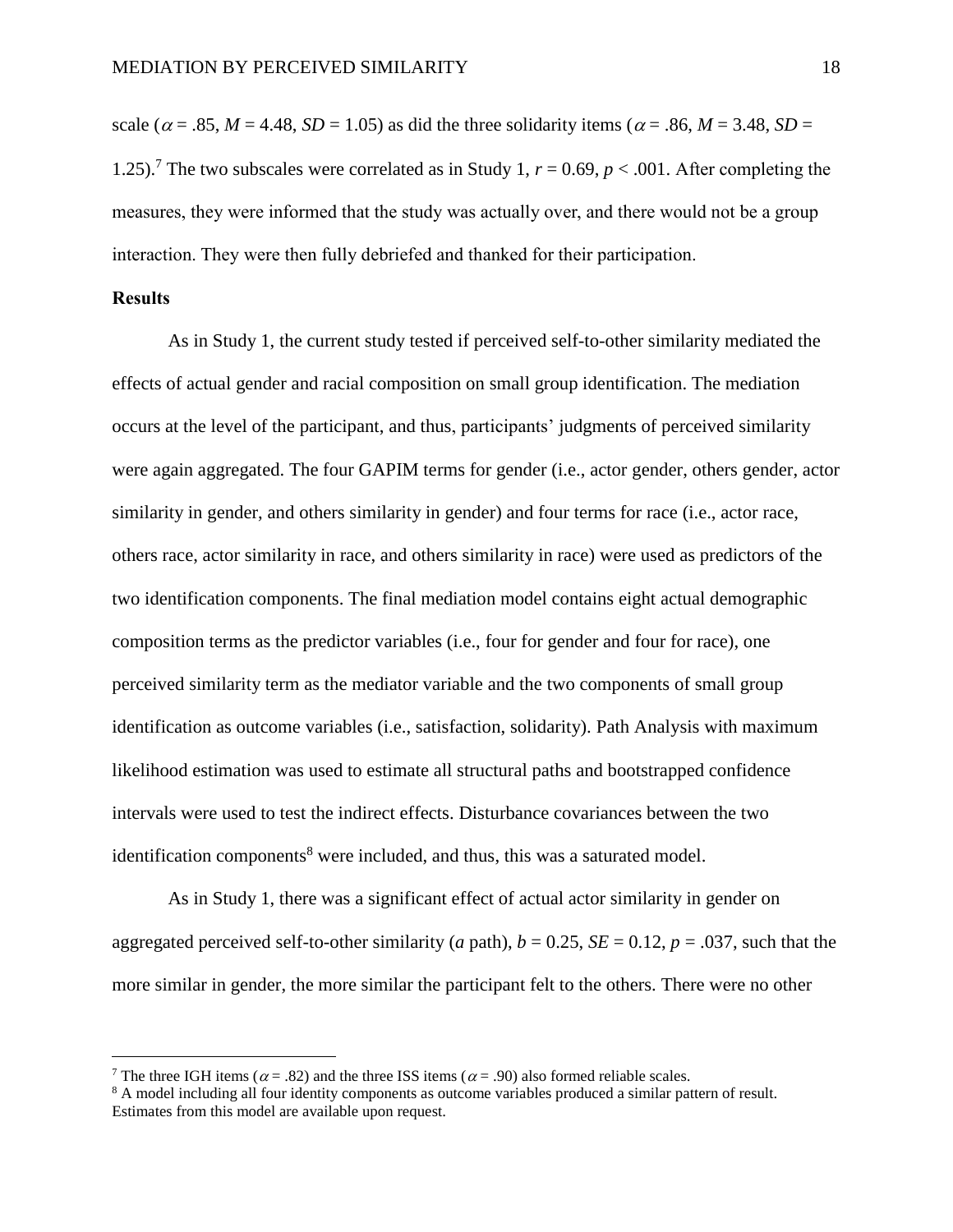significant effects of gender. There was also a statistically significant effect of actor race on perceived similarity,  $b = 0.36$ ,  $SE = 0.11$ ,  $p < .001$ , such that White participants felt more similar to their group members than Black participants. Contrary to expectations, there was no statistically significant effect of actual actor similarity in race on perceived similarity,  $b = -0.13$ ,  $SE = 0.15$ ,  $p = .389$ , as there was for gender. There was however, a statistically significant effect of others similarity in race on perceived similarity,  $b = -0.31$ ,  $SE = 0.14$ ,  $p = .028$ , such that the more different the others were to each other the more similar the actor felt on average to these group members, perhaps evidence of optimal distinctiveness (Brewer, 1991) processes for race. This pattern of results will be addressed fully in the discussion section.

Next, the effects of aggregated perceived self-to-other similarity on satisfaction and solidarity with the group, the *b* paths, were tested. The effects of self-to-other similarity on the two group identification components were both statistically significant:  $b = 0.60$ ,  $SE = 0.11$ ,  $p <$ .001 for satisfaction, and  $b = 0.70$ ,  $SE = 0.13$ ,  $p < .001$  for solidarity.

Table 2 contains the indirect effects and their bootstrapped significance levels. As can be seen in Table 2, replicating Study 1, the indirect effect of actual actor similarity in gender on satisfaction with the group through perceived self-to-other similarity was statistically significant,  $ab = 0.15$ , 95%  $CI = [0.01, 0.38]$ , 46.71% mediated, as was the indirect effect of actor similarity in gender on solidarity through perceived self-to-other similarity,  $ab = 0.18$ , 95%  $CI = [0.01]$ , 0.34], 61.62% mediated. There was a statistically significant indirect effect of actor race on small group identification through perceived self-to-other similarity: satisfaction,  $ab = 0.21$ , 95%  $CI =$ [0.07, 0.50], and solidarity,  $ab = 0.25$ , 95%  $CI = [0.08, 0.42]$ —White participants perceived more similarity between themselves and the other group members than Black participants, which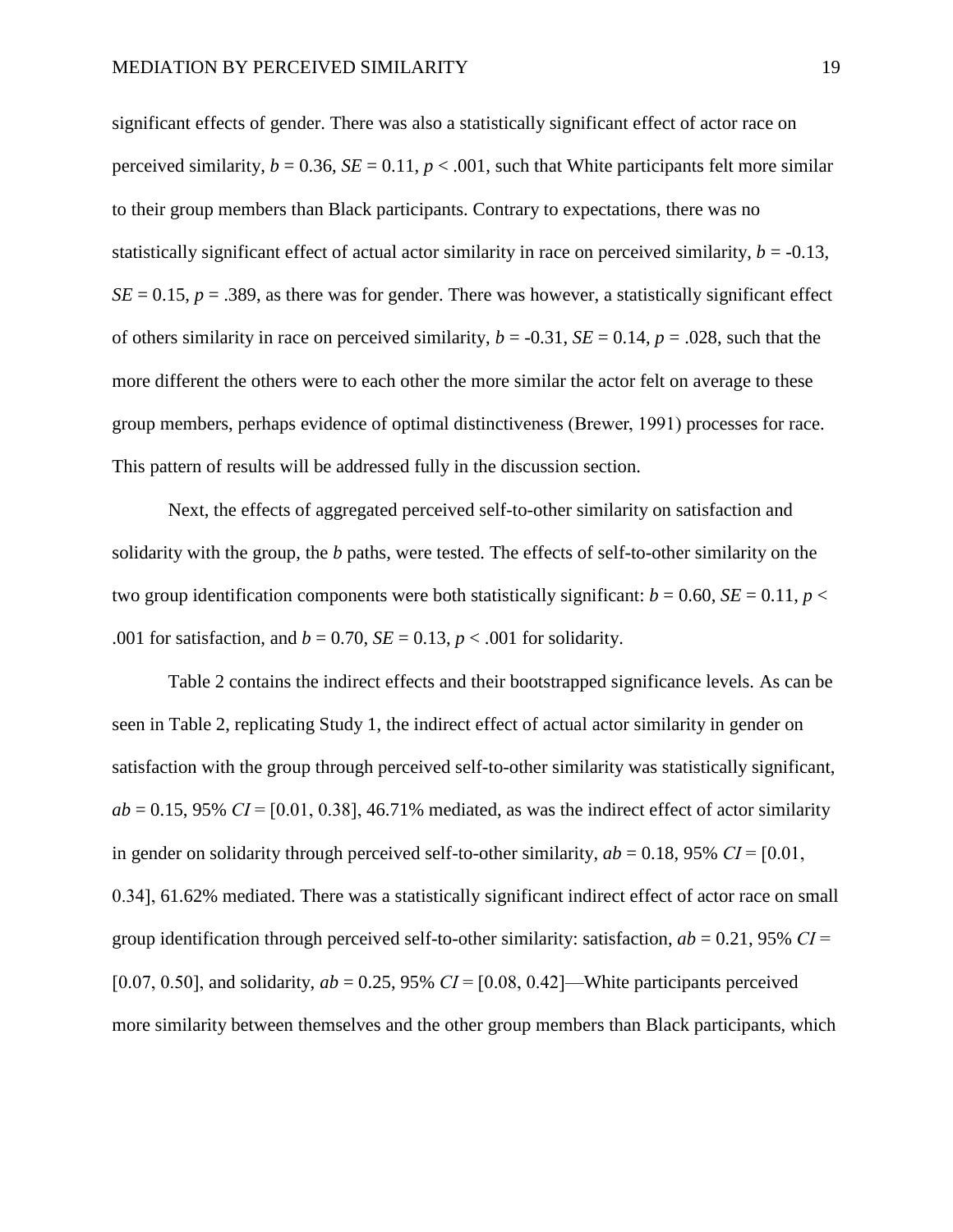in turn was related to higher identification. <sup>9</sup> There were also statistically significant indirect effects of others' similarity in race on small group identification through perceived self-to-other similarity: satisfaction,  $ab = -0.18$ , 95%  $CI = [-0.45, -0.03]$ , 79.13% mediated, and solidarity,  $ab$  $= -0.21$ , 95% *CI* =  $[-0.51, -0.04]$ —the more different the others were to each other in race, the more identified the participant was with the group, and this was largely due to increases in perceptions of self-to-other similarity.<sup>10</sup> There is evidence that the negative effect of others' similarity in race and the effect of actor race are mediated fully by perceived self-to-other similarity. No other indirect effects were statistically significant but their estimates can all be found in Table 2.

**Discussion.** In summary, the mediation results for racial composition are less clear than they are for gender composition. As in Study 1, in Study 2, there were positive indirect effects of actual actor similarity in gender on group identification through perceived self-to-other similarity. There were also positive indirect effects of actor race on both identification components indicating that White participants identified more with the groups than Black participants and this effect was mediated through perceived self-to-other similarity. Contrary to expectations, there were no positive indirect effects of actual actor similarity in race on group identification, but there were significant negative indirect effects of others similarity in race.

#### **General Discussion**

The mediating role of perceived similarity on the link between actual group demographic composition and identification was tested in two studies. These findings provide evidence for the assumption that the link between actual group composition and group identification can be

 $\overline{a}$ 

<sup>9</sup> The indirect effect is positive, as expected, but the total and direct effects were non-significant negative effects. This is evidence of inconsistent mediation and the percent mediated cannot be computed (MacKinnon, Krull, & Lockwood, 2000).

<sup>10</sup> For solidarity there was inconsistent mediation.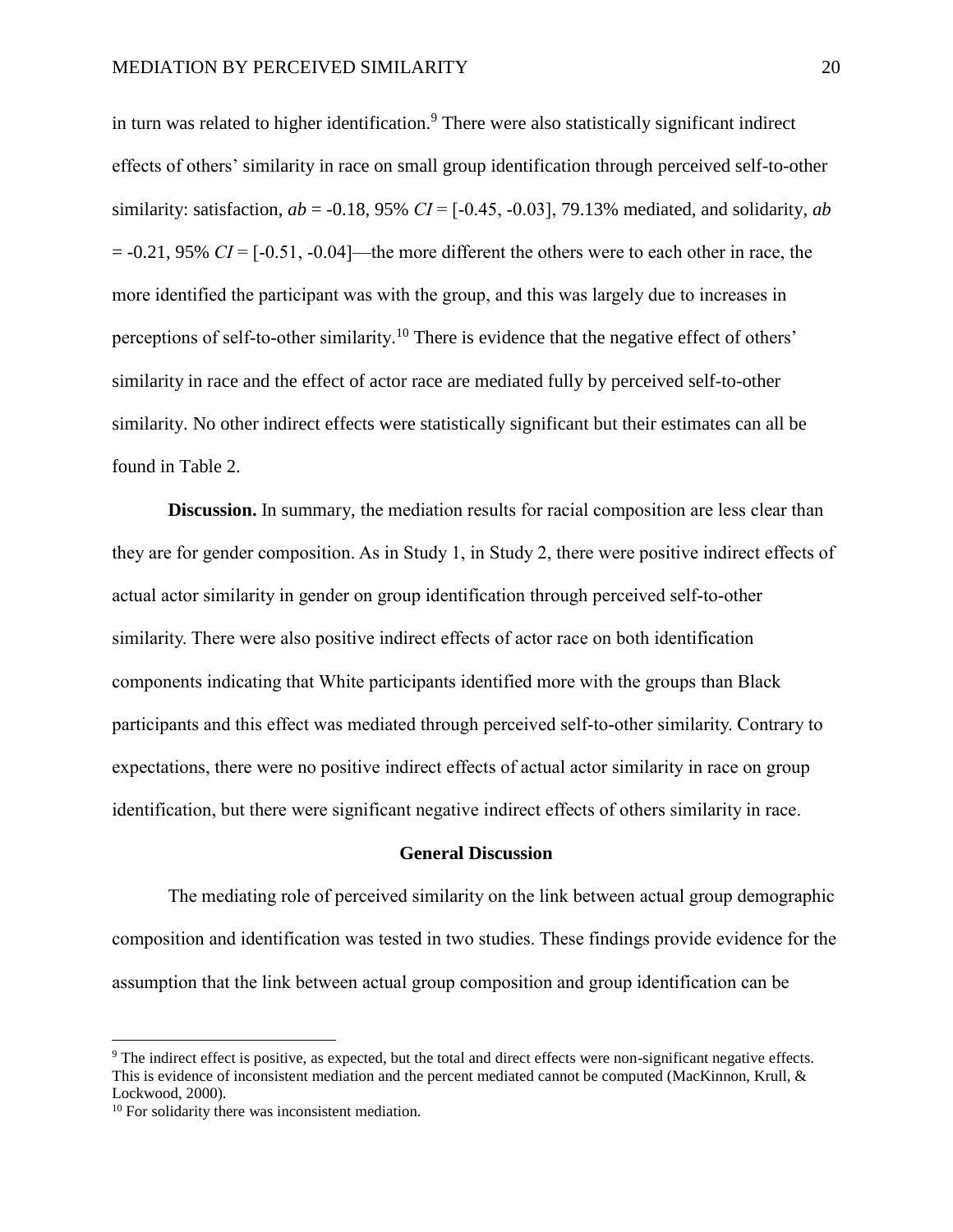explained by experiences of psychological similarity. The mediating role of perceived self-toother similarity—the extent to which a person feels similar to each other person in the group—is theorized in the van Knippenberg and colleagues (2004) Categorization-Elaboration Model (CEM); however, to my knowledge, no previous study has systematically tested the presumed mediating role of perceived diversity in this way.

Studies 1 and 2 both found evidence that perceived self-to-other similarity mediates the effects of actual gender similarity of the person to the others on small group identification. Specifically, it was found in Study 1 that actually being more similar in gender to the other group members was associated with higher identification while the similarity of the others (besides the person) decreased identification. This pattern of results may point to an optimal distinctiveness process (Brewer, 1991).

The main finding of Study 1, replicated in Study 2, was the indirect effect of actual actor similarity in gender on group identification through perceived self-to-other similarity. Further, I estimated that perceived similarity mediated only up to 50% of this effect—thus, while Studies 1 and 2 provided evidence that the effect of actual actor similarity in gender on identification may be mediated partially by perceived self-to-other similarity, there is room to theorize about other possible mechanisms that explain the effects of gender diversity. In contrast, perceived similarity did not mediate the actual similarity of the others in gender effect—thus, there was evidence that how similar the focal person was in gender to the others affected his or her self-to-other similarity, but just being in a more or less gender diverse group did not. This pattern of results points to a "person-fit" process of perceived self-to-other similarity as a mediator (Elfenbein & O'Reilly, 2007).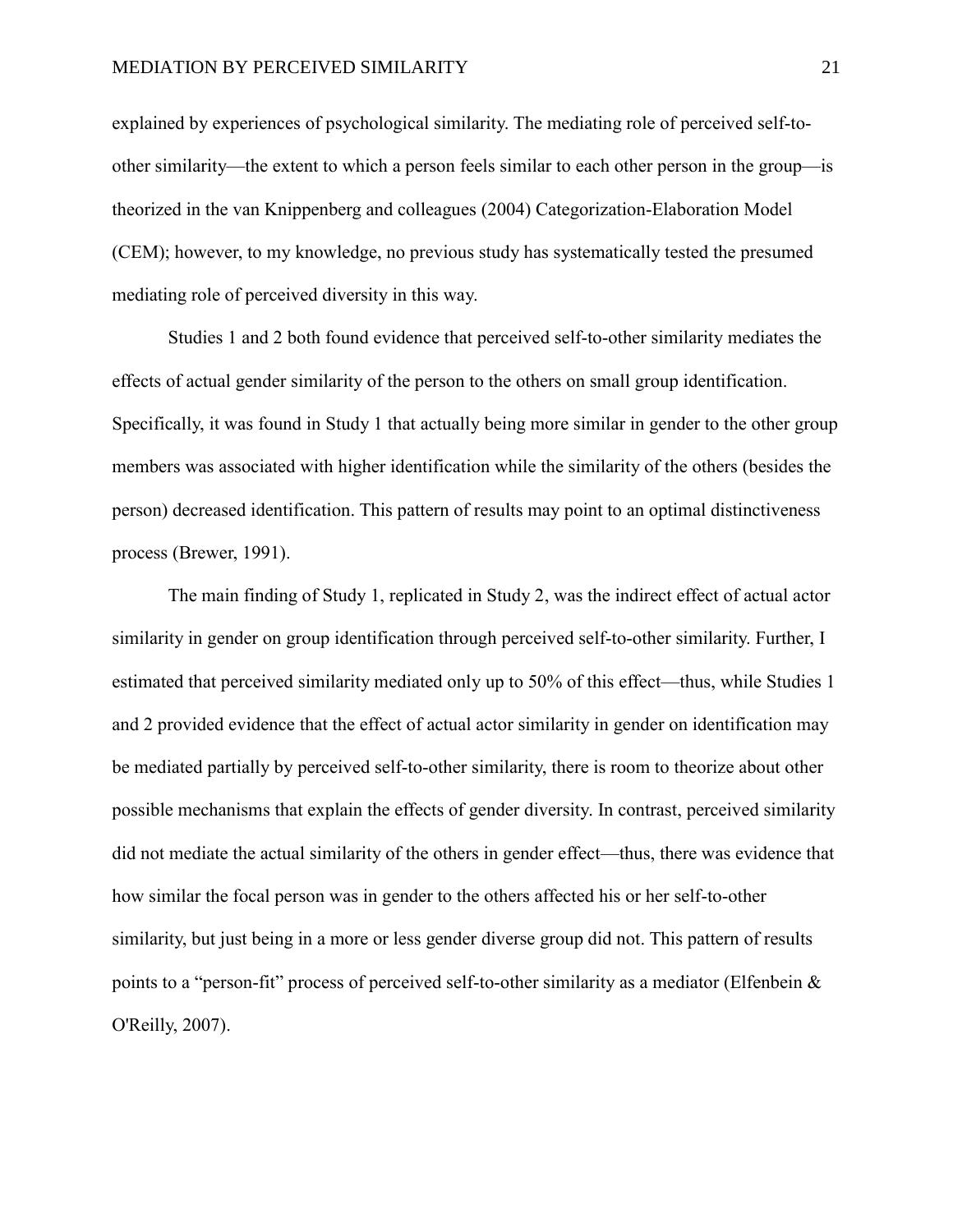The mediation results for racial composition from Study 2 are less clear. There were positive indirect effects of actor race on both identification components indicating that White participants identified more with the groups than Black participants and this effect was mediated through similarity perceptions. Although we had no explicit status manipulation, this result is in accordance with Amoit et al. (2012) who found that higher status organization members perceived more similarity after a merger of two companies. Alternatively, this result could be due to participants' concerns with appearing prejudiced after the study was revealed to be about "Diverse Discussions." Perceived similarity did mediate the negative effect of actual other similarity in race on identification—i.e., the more similar the others, the less perceived self-toother similarity which in turn was related to lower identification. This result is contrary to what might be expected, but this negative effect could, again, be evidence of an optimal distinctiveness process. Indeed, Ormiston (2016) theorizes that individual differences in the correspondence between group composition and perceived similarity might arise based on differences in the need to belong and the need for distinctiveness.

#### **Limitations and Future Directions**

Unexpectedly, there were differences in the pattern of results depending on the specific type of demographic diversity (e.g., gender versus race) being examined. While for gender the effects of actor similarity were mediated by perceived self-to-other similarity, it was the effect of others similarity in race that was mediated by perceived similarity. More theoretical and empirical work needs to be done to think about the ways in which these two processes may be different. Perhaps diversity processes for non-arbitrary set group differences, like gender (Sidanius & Pratto, 2001), are more likely to arise from person-fit processes while demographic differences in arbitrary set group standings produce different patterns. Further, there might be a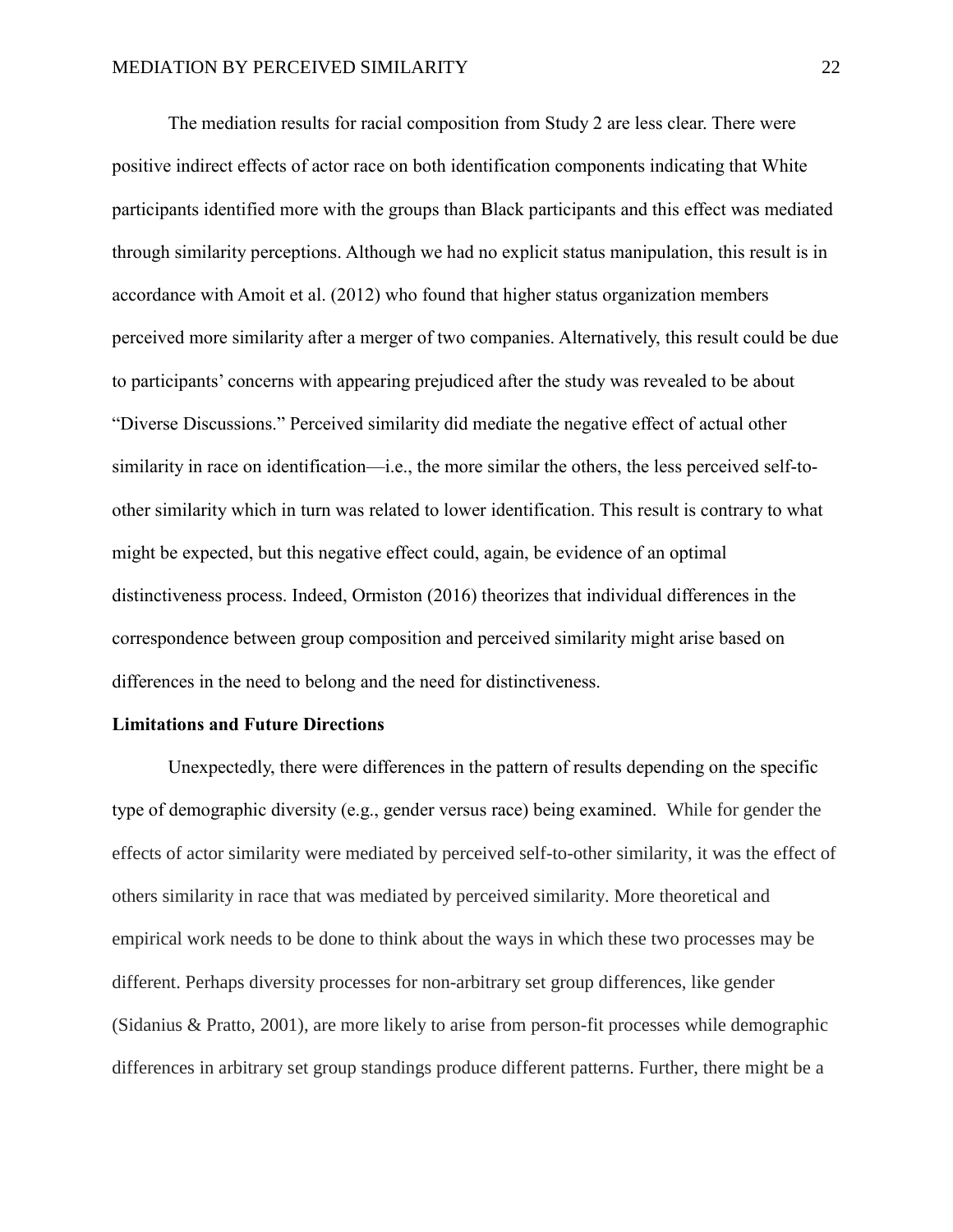#### MEDIATION BY PERCEIVED SIMILARITY 23

more complex interplay between these two (or more) intersecting surface-level characteristics. For example, Lau and Murnighan (1998) in their work on demographic faultlines argue that subgroupings can arise within groups when demographics "line up"—e.g., all women in a group are Black while all the men are White. Parallel to the findings from the current studies, Amoit et al.'s (2012) study found that perceived subgroup divides can mediate the negative effects of the status of subgroupings on identification. Further, there is a potentially complex interplay between diversity due to race/ethnicity, gender, sexual orientation, socioeconomic status, etc., that might be best captured by interaction effects among GAPIM terms. The limitations of the sample sizes and relative lack of racial diversity in the current samples precluded tests of these interactions; however, this is a topic that deserves much more attention in future research using many more groups.

One complication with the mediation analyses we need to considered is the level of measurement of the variables involved. Because identification was measured at the individual level while perceived self-to-other similarity and group composition were measured at the dyadic level, aggregation was needed before conducting the mediation analyses. The mismatch in level of measurement highlights an unresolved issue with the conceptual, methodological, and empirical levels in small group theories and research (Harrison & Klien, 2007; Shemla et al., 2016). Perceived similarity could have instead been operationalized by asking individuals how similar they feel to the group, or how diverse they perceive the whole group to be (Shemla et al., 2016). Whether aggregated perceived self-to-others similarity is importantly different from perceptions of similarity to the whole group is contestable, but by measuring at this lower level, we gained a more detailed description of how composition affects perceived similarity in groups.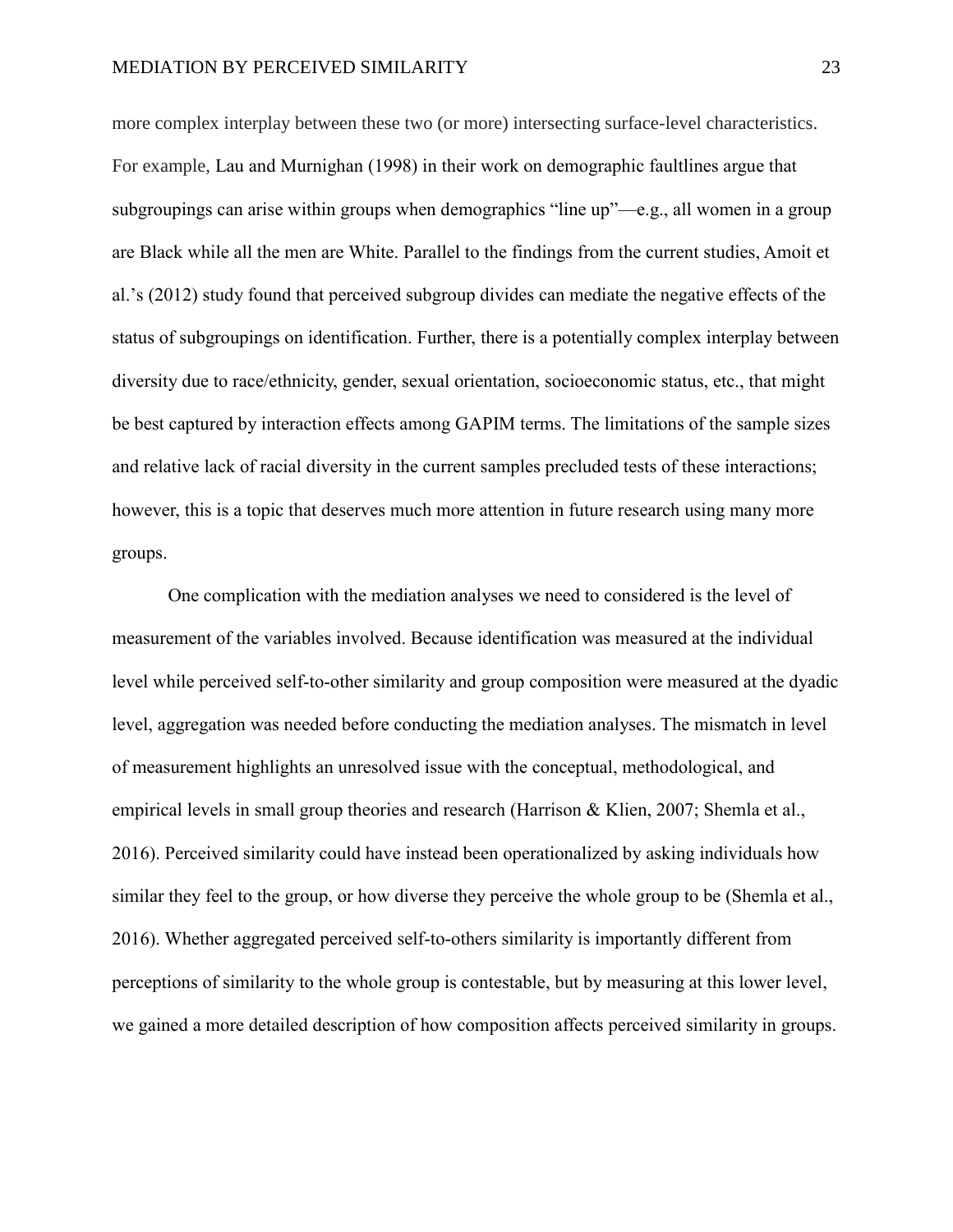Relatedly, there were two other components of identification that I did not explore as outcome variables: in-group self-stereotypes (ISS) and in-group homogeneity (IGH; Leach et al, 2008). ISS is most conceptually close to self-to-team perceived similarity, while IGH is perceived whole group diversity. As these two components are a well-established piece of group identification (Leach et al., 2008; Jans et al., 2015), and perceived diversity is measured in a similar manner, more theoretical works needs to be done to tease these two conceptually close constructs apart. When do people self-define versus perceive themselves to be similar to the group? When is it possible to view the group as heterogeneous, yet still identify with the group? In heterogeneous groups, it is unclear if perceptions of similarity, however they are generated, would lead to group identification. Jans et al. (2012) showed that inductive routes to identity formation lead to identification in heterogeneous groups, but it remains a question whether or not these groups perceive similarity/dissimilarity through their shared differences, or if identification is achieved through some other psychological process.

#### **Practice Implications**

The findings from these studies have important implications for practitioners of small groups. Perceived similarities and differences were found here to transmit the effects of actual group heterogeneity, offerings a potential point of intervention for small groups. Thus, highlighting commonalities among group members might then be an important site for intervention in small groups, as it has been for reducing intergroup conflict (Dovidio, Gaertner, & Validzic, 1998). At least when the group's identity is formed deductively and the groups are unclear—like in many newly formed work teams and potentially in group therapy sessions when a group member is numerically a minority, they might immediately perceive themselves to be different from the others. If inclusion is the goal, and for this person to form a healthy identity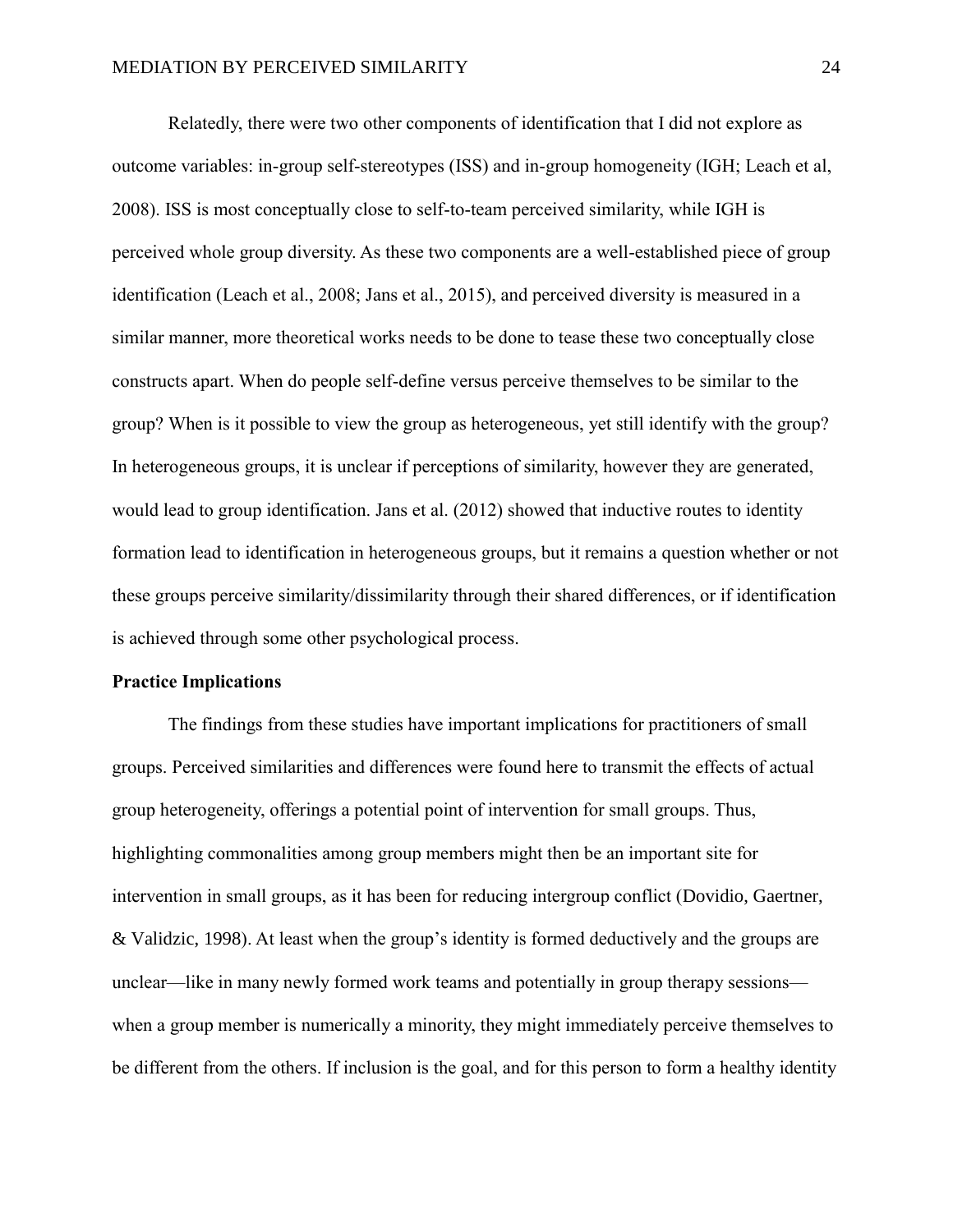with the group, managers and facilitators may want to emphasize deep-level commonalities. One suggestion may be to allow for one-on-one interactions between pairs of group members which might increase feelings of self-to-other similarity which might in turn boost feelings of group identity.

#### **Conclusion**

In this set of two studies I used a novel, GAPIM, approach to test if the effects of gender and racial composition on group similarity are mediated by perceived self-to-other similarity. There was indeed evidence that the positive effect of being the same gender as one's groupmates on identification with the group is at least partially mediated by perceived similarity to these group members. The results for racial composition were more complex pointing to the possibility that we need more nuanced theorizing that depends on the specific type of demographic we are examining. Due to the evidence that this study provides that there is at least partial mediation of the effects of actual diversity on identification by perceived similarity, managers of small groups might focus group discussions on making similarity connections among members. Future directions for research include teasing apart specific types of perceived diversity from selfdefinition components of group identification and clarifying theoretical and methodological levels of analysis.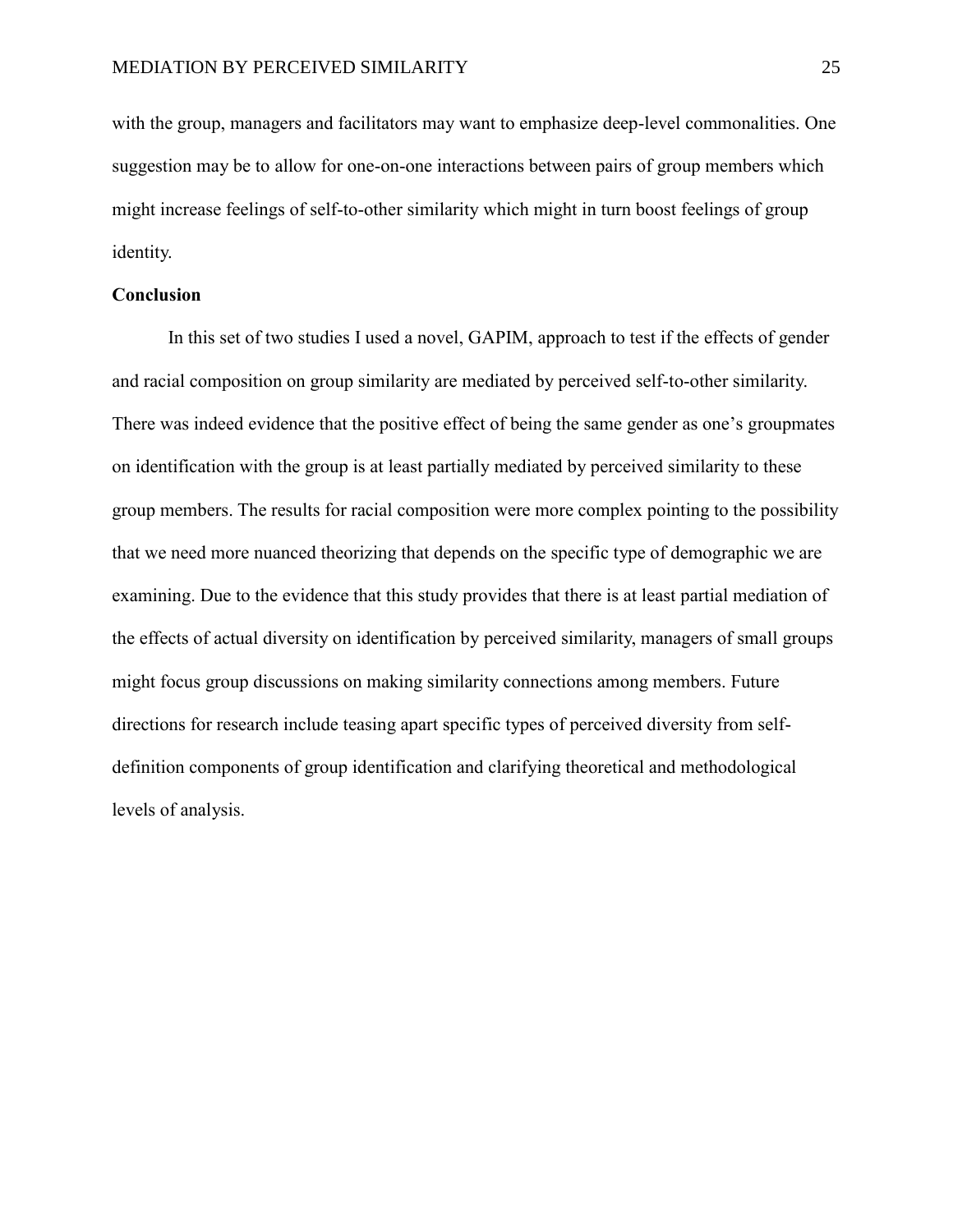#### References

- Amiot, C. E., Terry, D. J., & McKimmie, B. M. (2012). Social identity change during an intergroup merger: The role of status, similarity, and identity threat. *Basic and Applied Social Psychology*, *34*(5), 443-455.
- Brewer, M. B. (1979). In-group bias in the minimal intergroup situation: A cognitivemotivational analysis. *Psychological bulletin*, *86*(2), 307.
- Burns, J., & Keswell, M. (2015). Diversity and the provision of public goods: Experimental evidence from South Africa. *Journal of Economic Behavior & Organization*, *118*, 110- 122.
- Cadinu, M. R., & Rothbart, M. (1996). Self-anchoring and differentiation processes in the minimal group setting. *Journal of personality and social psychology*, *70*(4), 661.
- Campbell, D. T. (1958). Common fate, similarity, and other indices of the status of aggregates of persons as social entities. *Systems research and behavioral science*, *3*(1), 14-25.
- Castaño, N., Watts, T., & Tekleab, A. G. (2013). A reexamination of the cohesion–performance relationship meta-analyses: A comprehensive approach. *Group Dynamics: Theory, Research, and Practice*, *17*(4), 207.
- Cunningham, G. B. (2007). Perceptions as reality: The influence of actual and perceived demographic dissimilarity. *Journal of Business and Psychology*, *22*(1), 79-89.
- Dovidio, J. F., Gaertner, S. L., & Validzic, A. (1998). Intergroup bias: status, differentiation, and a common in-group identity. *Journal of personality and social psychology*, *75*(1), 109.
- Elfenbein, H. A., & O'Reilly III, C. A. (2007). Fitting in: The effects of relational demography and person-culture fit on group process and performance. *Group & Organization Management*, *32*(1), 109-142.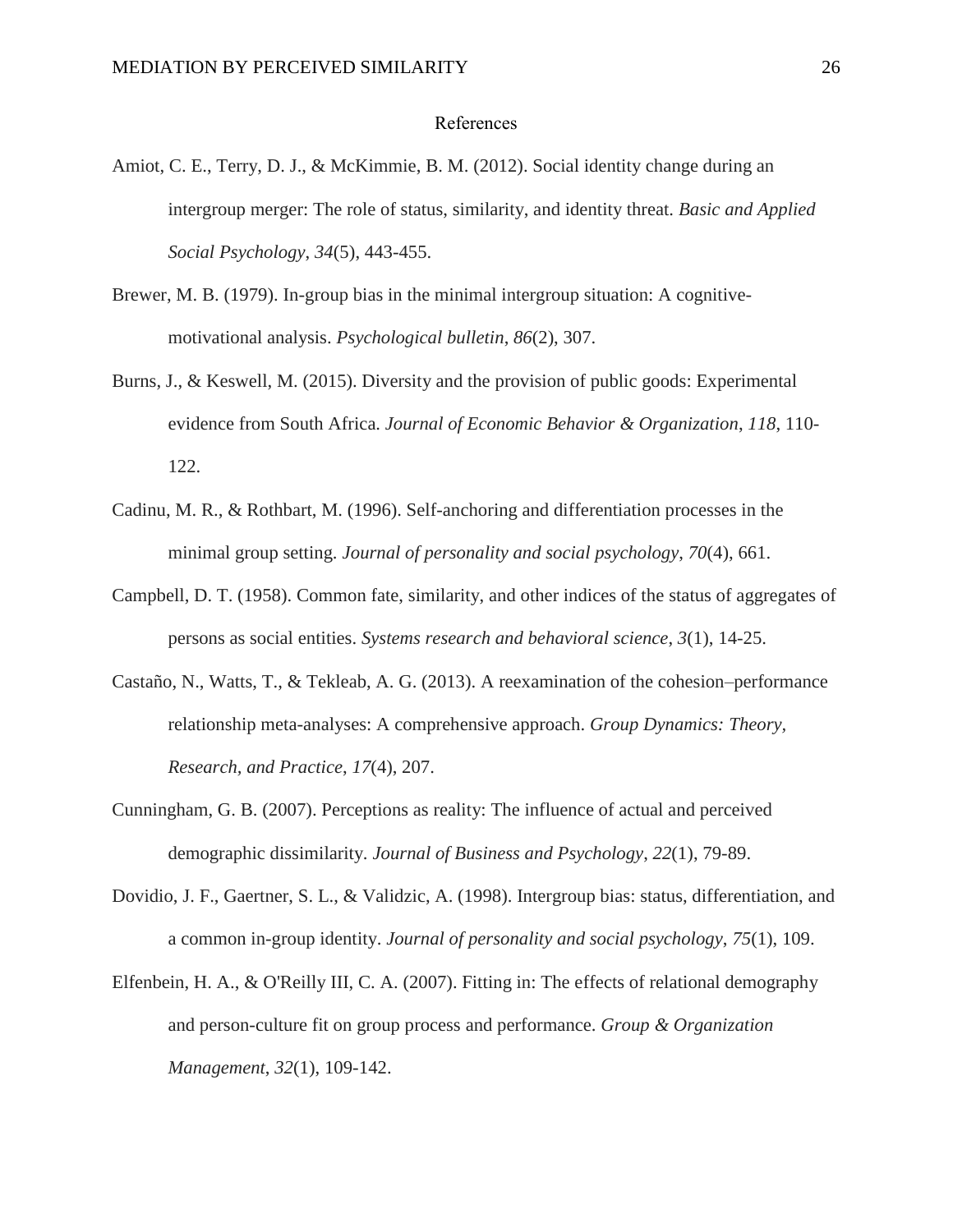- Garcia, R. L., Meagher, B. R., & Kenny, D. A. (2015). Analyzing the effects of group members' characteristics: A guide to the group actor–partner interdependence model. *Group Processes & Intergroup Relations*, *18*(3), 315-328.
- Goff, P. A., Steele, C. M., & Davies, P. G. (2008). The space between us: stereotype threat and distance in interracial contexts. *Journal of personality and social psychology*, *94*(1), 91.
- Harrison, D. A., & Klein, K. J. (2007). What's the difference? Diversity constructs as separation, variety, or disparity in organizations. *Academy of management review*, *32*(4), 1199-1228.
- Harrison, D. A., Price, K. H., & Bell, M. P. (1998). Beyond relational demography: Time and the effects of surface-and deep-level diversity on work group cohesion. *Academy of management journal*, *41*(1), 96-107.
- Harrison, D. A., Price, K. H., Gavin, J. H., & Florey, A. T. (2002). Time, teams, and task performance: Changing effects of surface-and deep-level diversity on group functioning. *Academy of management journal*, *45*(5), 1029-1045.
- Hentschel, T., Shemla, M., Wegge, J., & Kearney, E. (2013). Perceived diversity and team functioning: The role of diversity beliefs and affect. *Small Group Research*, *44*(1), 33-61.
- Hohman, Z. P., Dahl, E., & Grubbs, S. (2016). Entitativity and social identity complexity: The relationship between group characteristics and personal characteristics on group identification. *Self and Identity*, *15*(6), 638-649.
- Hornsey, M. J., & Jetten, J. (2004). The individual within the group: Balancing the need to belong with the need to be different. *Personality and Social Psychology Review*, *8*(3), 248-264.
- Jackson, S. E., Brett, J. F., Sessa, V. I., Cooper, D. M., Julin, J. A., & Peyronnin, K. (1991). Some differences make a difference: Individual dissimilarity and group heterogeneity as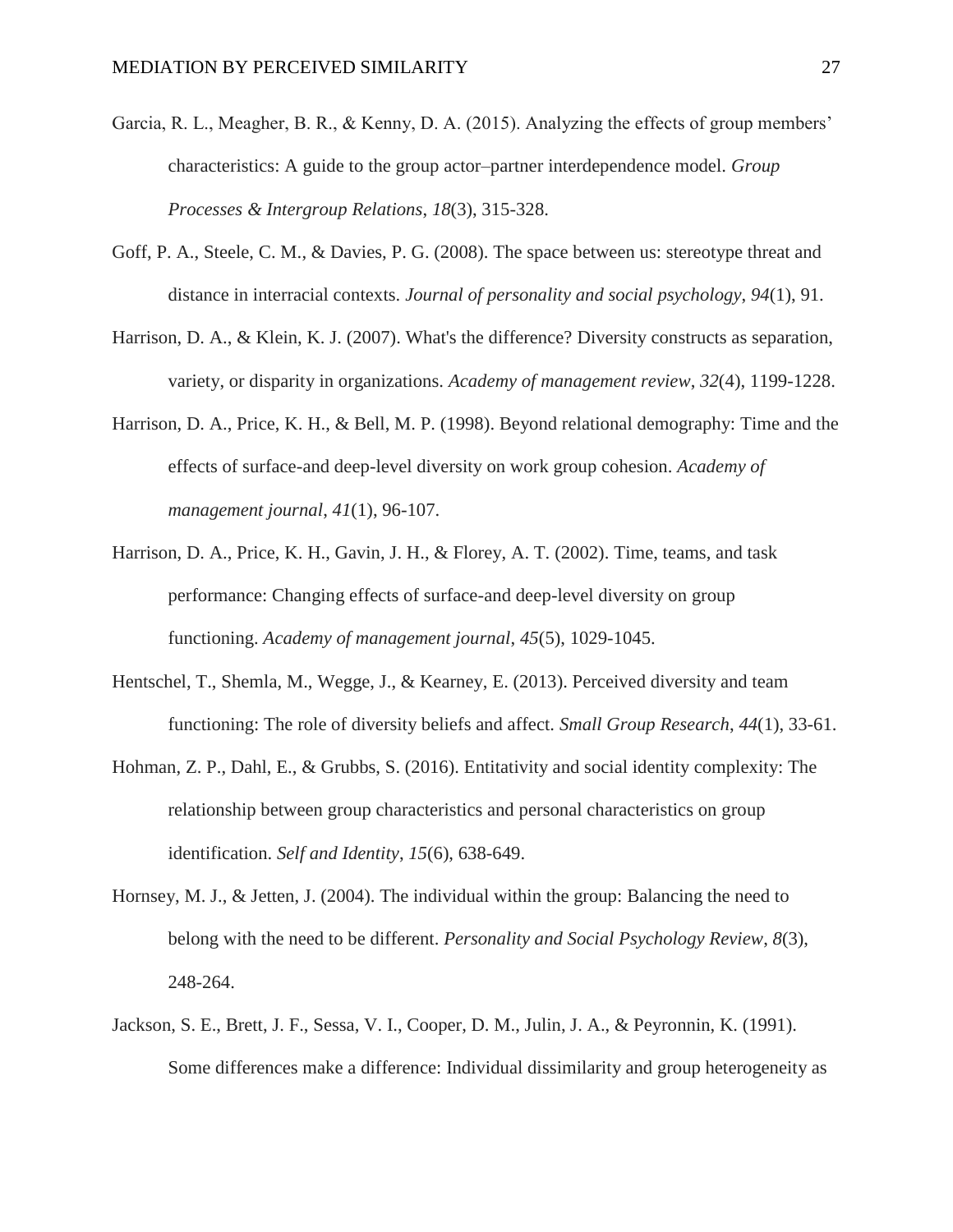correlates of recruitment, promotions, and turnover. *Journal of applied psychology*, *76*(5), 675.

- Jans, L., Leach, C. W., Garcia, R. L., & Postmes, T. (2015). The development of group influence on in-group identification: A multilevel approach. *Group Processes & Intergroup Relations*, *18*(2), 190-209.
- Jans, L., Postmes, T., & Van der Zee, K. I. (2012). Sharing differences: The inductive route to social identity formation. *Journal of Experimental Social Psychology*, *48*(5), 1145-1149.
- Jehn, K. A., Northcraft, G. B., & Neale, M. A. (1999). Why differences make a difference: A field study of diversity, conflict and performance in workgroups. *Administrative science quarterly*, *44*(4), 741-763.
- Hornsey, M. J., Jetten, J., McAuliffe, B. J., & Hogg, M. A. (2006). The impact of individualist and collectivist group norms on evaluations of dissenting group members. *Journal of Experimental Social Psychology*, *42*(1), 57-68.
- Kenny, D. A., & Garcia, R. L. (2012). Using the actor–partner interdependence model to study the effects of group composition. *Small Group Research*, *43*(4), 468-496.
- Lau, D. C., & Murnighan, J. K. (1998). Demographic diversity and faultlines: The compositional dynamics of organizational groups. *Academy of Management Review*, *23*(2), 325-340.
- Lea, M., Spears, R., & Watt, S. E. (2007). Visibility and anonymity effects on attraction and group cohesiveness. *European Journal of Social Psychology*, *37*(4), 761-773.
- Leach, C. W., Van Zomeren, M., Zebel, S., Vliek, M. L., Pennekamp, S. F., Doosje, B., ... & Spears, R. (2008). Group-level self-definition and self-investment: a hierarchical (multicomponent) model of in-group identification. *Journal of personality and social psychology*, *95*(1), 144.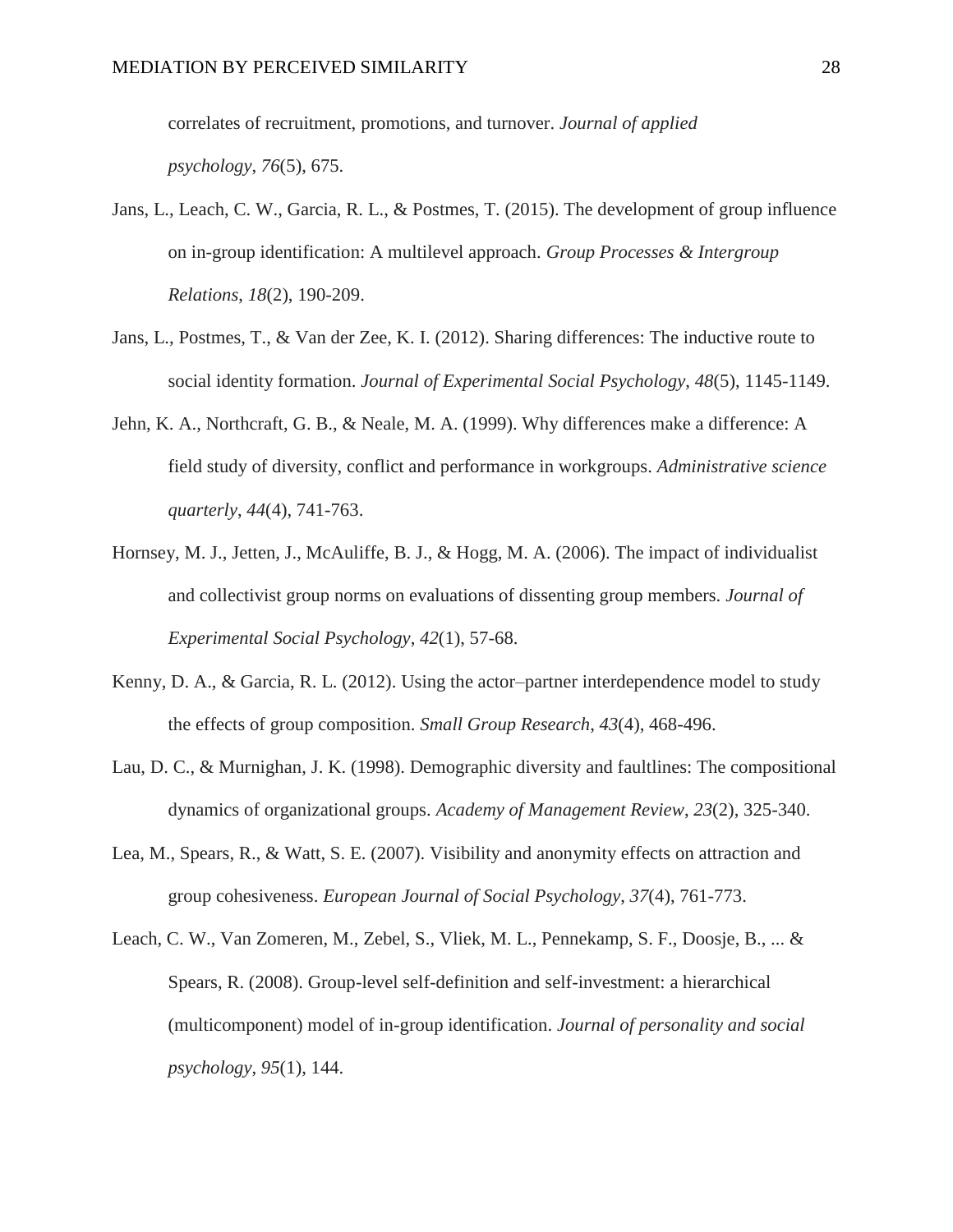- Meeussen, L., Schaafsma, J., & Phalet, K. (2014). When values (do not) converge: Cultural diversity and value convergence in work groups. *European Journal of Social Psychology*, *44*(6), 521-528.
- Milliken, F. J., & Martins, L. L. (1996). Searching for common threads: Understanding the multiple effects of diversity in organizational groups. *Academy of management review*, *21*(2), 402-433.
- O'Reilly III, C. A., Caldwell, D. F., & Barnett, W. P. (1989). Work group demography, social integration, and turnover. *Administrative science quarterly*, 21-37.
- Ormiston, M. E. (2016). Explaining the link between objective and perceived differences in groups: The role of the belonging and distinctiveness motives. *Journal of applied psychology*, *101*(2), 222.
- Pelled, L. H. (1996). Demographic diversity, conflict, and work group outcomes: An intervening process theory. *Organization science*, *7*(6), 615-631.
- Rink, F., & Ellemers, N. (2007). Diversity as a basis for shared organizational identity: The norm congruity principle. *British Journal of Management*, *18*(s1).
- Seashore, S. E. (1954). *Group cohesiveness in the industrial work group*. Ann Arbor: University of Michigan.
- Selig, J. P., & Preacher, K. J. (2008). Monte Carlo method for assessing mediation: An interactive tool for creating confidence intervals for indirect effects [Computer software].
- Shemla, M., Meyer, B., Greer, L., & Jehn, K. A. (2016). A review of perceived diversity in teams: Does how members perceive their team's composition affect team processes and outcomes?. *Journal of Organizational Behavior*, *37*(S1).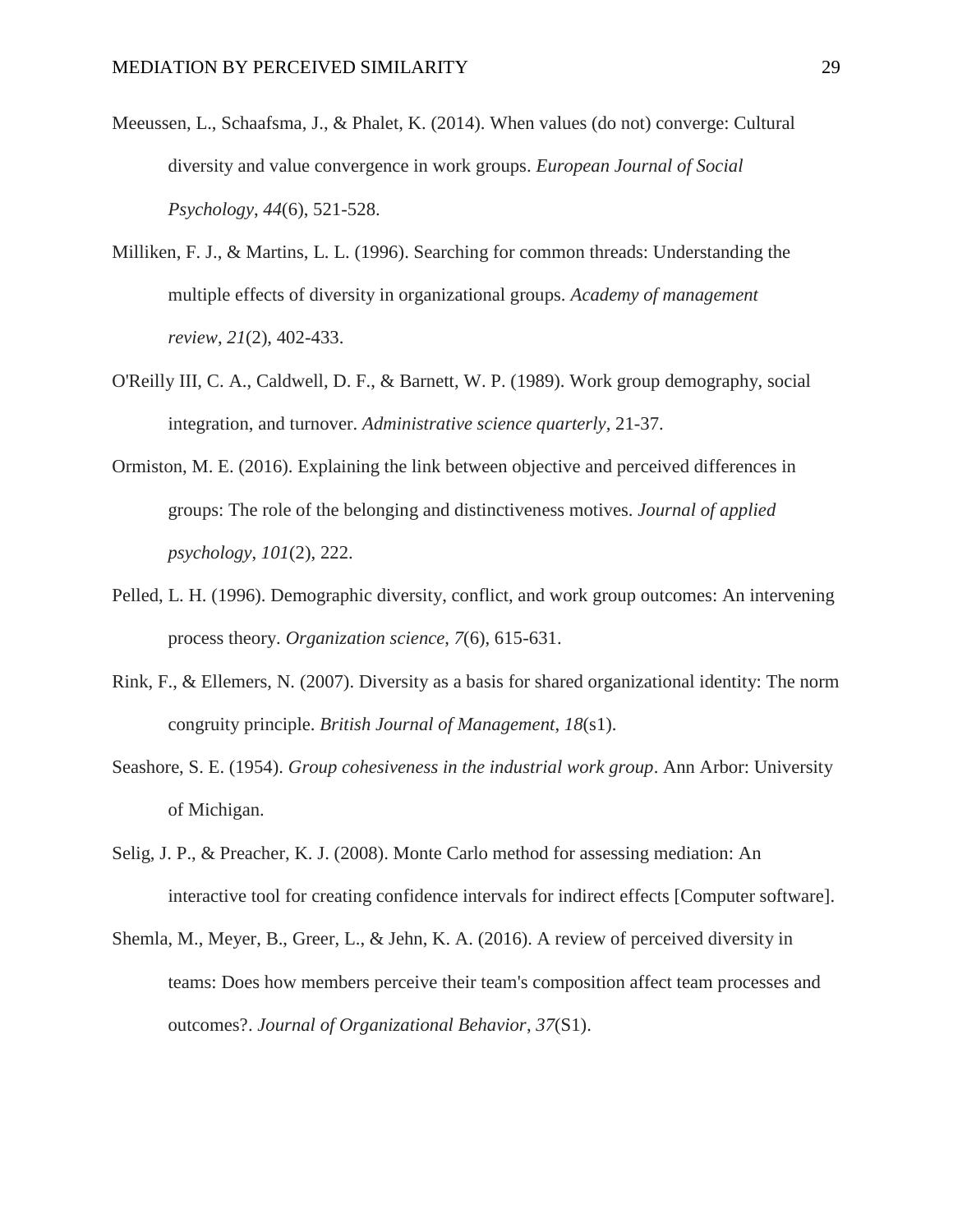- Sidanius, J., & Pratto, F. (2001). *Social dominance: An intergroup theory of social hierarchy and oppression*. Cambridge University Press.
- Tajfel, H., & Turner, J. C. (1979). An integrative theory of intergroup conflict. *The social psychology of intergroup relations*, *33*(47), 74.
- Tsui, A. S., & Gutek, B. A. (1999). *Demographic differences in organizations: Current research and future directions*. Lexington Books.
- Tsui, A. S., Egan, T. D., & O'Reilly III, C. A. (1992). Being different: Relational demography and organizational attachment. *Administrative science quarterly*, 549-579.
- Turner, J. C., Hogg, M. A., Oakes, P. J., Reicher, S. D., & Wetherell, M. S. (1987). *Rediscovering the social group: A self-categorization theory*. Basil Blackwell.
- Van Dick, R., Van Knippenberg, D., Hägele, S., Guillaume, Y. R., & Brodbeck, F. C. (2008). Group diversity and group identification: The moderating role of diversity beliefs. *Human Relations*, *61*(10), 1463-1492.
- Van Knippenberg, D., De Dreu, C. K., & Homan, A. C. (2004). Work group diversity and group performance: an integrative model and research agenda. *Journal of applied psychology*, *89*(6), 1008.
- Veelen, R., Otten, S., & Hansen, N. (2013). Social identification when an in‐group identity is unclear: The role of self‐anchoring and self‐stereotyping. *British Journal of Social Psychology*, *52*(3), 543-562.
- Voci, A. (2006). The link between identification and in‐group favouritism: Effects of threat to social identity and trust‐related emotions. *British Journal of Social Psychology*, *45*(2), 265-284.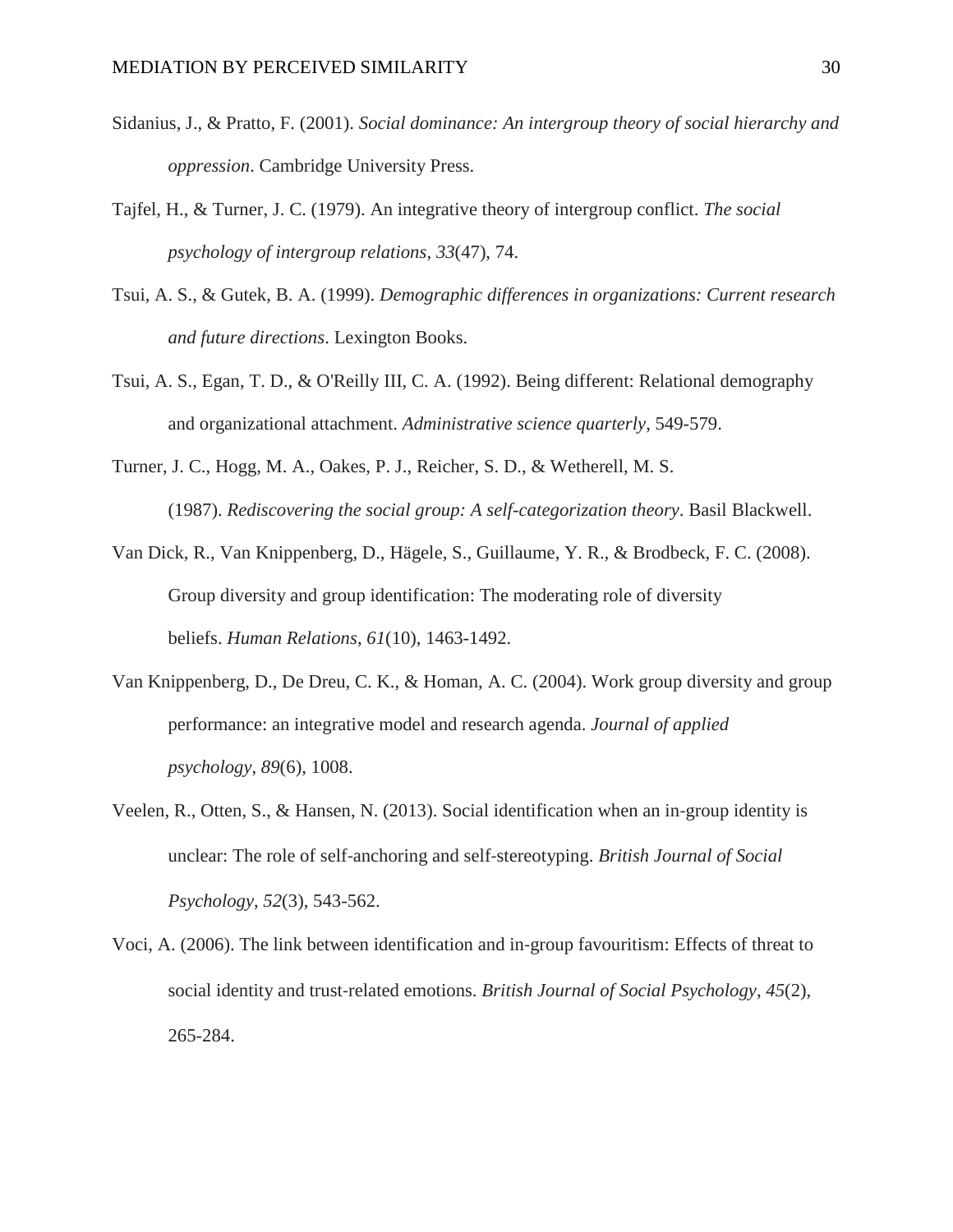Wirtz, C., & Doosje, B. (2013). Reactions to threatening critical messages from minority group members with shared or distinct group identities. *European Journal of Social Psychology*, *43*(1), 50-61.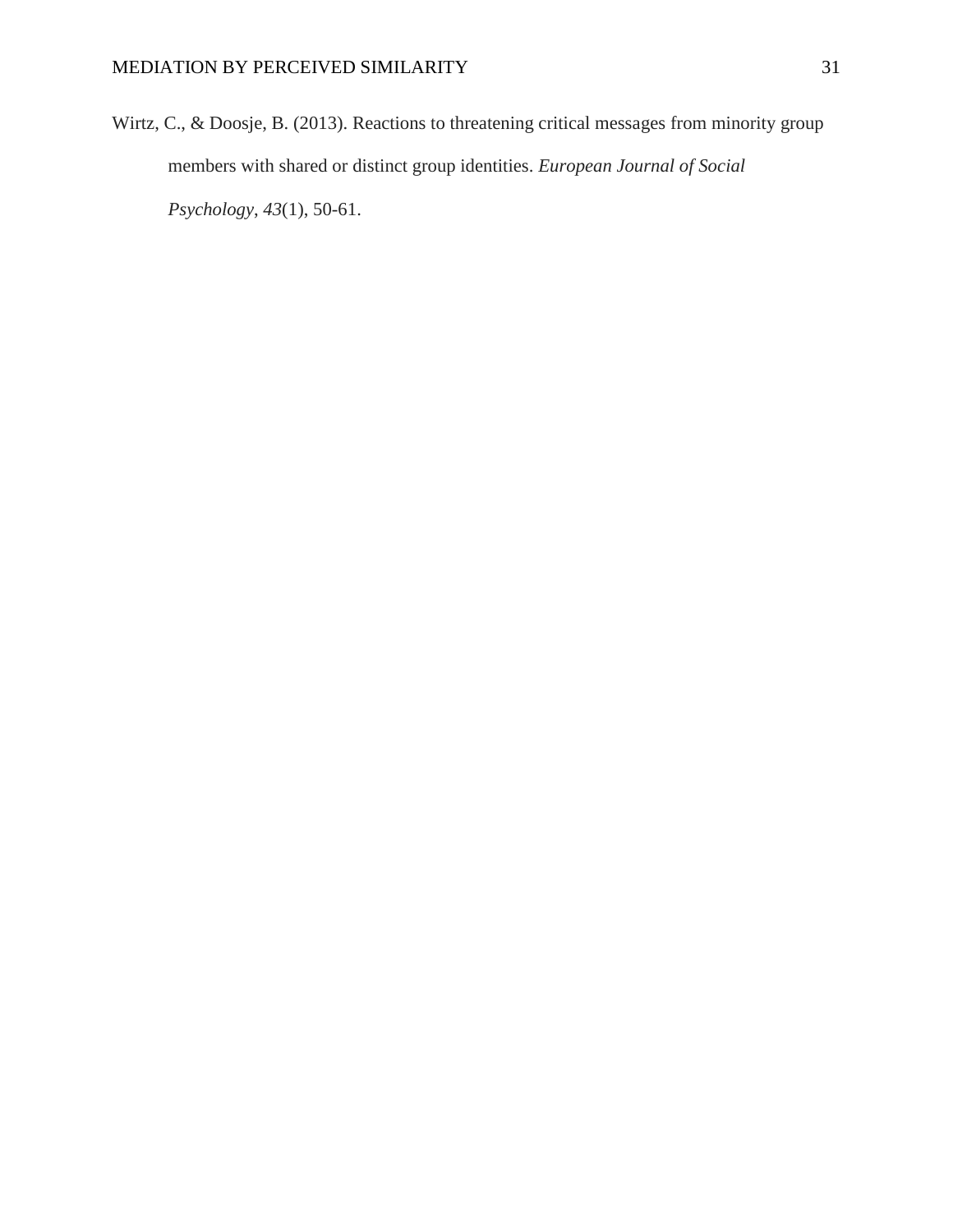### Table 1

### *Mediation Model Estimates for Study 1*

|                                    | <b>Outcome Variable</b> |                      |                      |
|------------------------------------|-------------------------|----------------------|----------------------|
|                                    | Perceived               |                      |                      |
|                                    | Self-to-Other           |                      |                      |
| Predictor                          | Similarity              | <b>Satisfaction</b>  | Solidarity           |
| Perceived Self-to-Other Similarity |                         | $0.66***^{\text{b}}$ | $0.62***^{\text{b}}$ |
| Actor Gender                       | $-0.09a$                | $-0.04(0.02)$        | $-0.002(0.06)$       |
| <b>Others Gender</b>               | 0.17 <sup>a</sup>       | 0.31(0.20)           | 0.23(0.12)           |
| <b>Actor Similarity in Gender</b>  | $0.22^{*a}$             | $0.30*(0.15)$        | $0.31*(0.18)$        |
| <b>Others Similarity in Gender</b> | $-0.08a$                | $-0.29(-0.23)$       | $-0.37*(-0.32*)$     |

Note.  $* p < .05$ ,  $* p < .01$ ,  $* * p < .001$ . The effects of gender composition on perceived similarity, the *a* paths. <sup>b</sup>The effects of perceived similarity on small group identification, the *b* paths. Inside of the shaded boxes are the total effects with the direct effects in parentheses.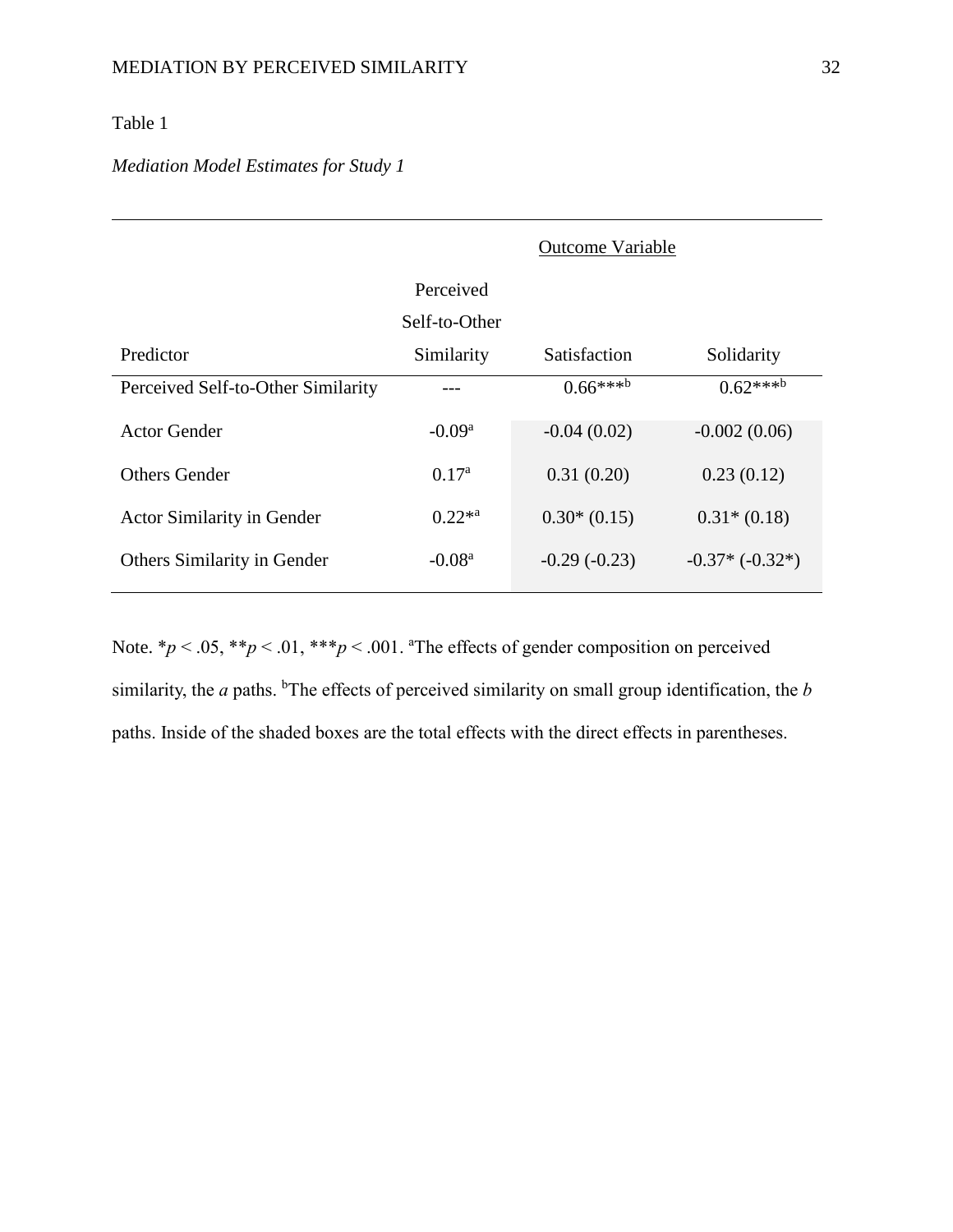## Table 2

## *Indirect Effects of Group Composition on Group Identification through Perceived Self-to-Other Similarity for Study 2*

|                                    | <b>Identification Component</b> |              |
|------------------------------------|---------------------------------|--------------|
|                                    | Solidarity                      | Satisfaction |
| <b>Actor's Race</b>                | $0.25**$                        | $0.21**$     |
| <b>Others Race</b>                 | $-0.01$                         | $-0.01$      |
| Actor's Similarity in Race         | $-0.09$                         | $-0.08$      |
| <b>Others Similarity in Race</b>   | $-0.21*$                        | $-0.18*$     |
| Actor's Gender                     | $-0.02$                         | $-0.02$      |
| <b>Others Gender</b>               | $-0.04$                         | $-0.03$      |
| Actor's Similarity in Gender       | $0.18*$                         | $0.15*$      |
| <b>Others Similarity in Gender</b> | $-0.10$                         | $-0.09$      |
|                                    |                                 |              |

*Note.*  $* p < .05$ ,  $* p < .01$ . Women were coded as -1 and men were coded as 1. Black participants or partners were coded as -1 and White participants or partners were coded as 1.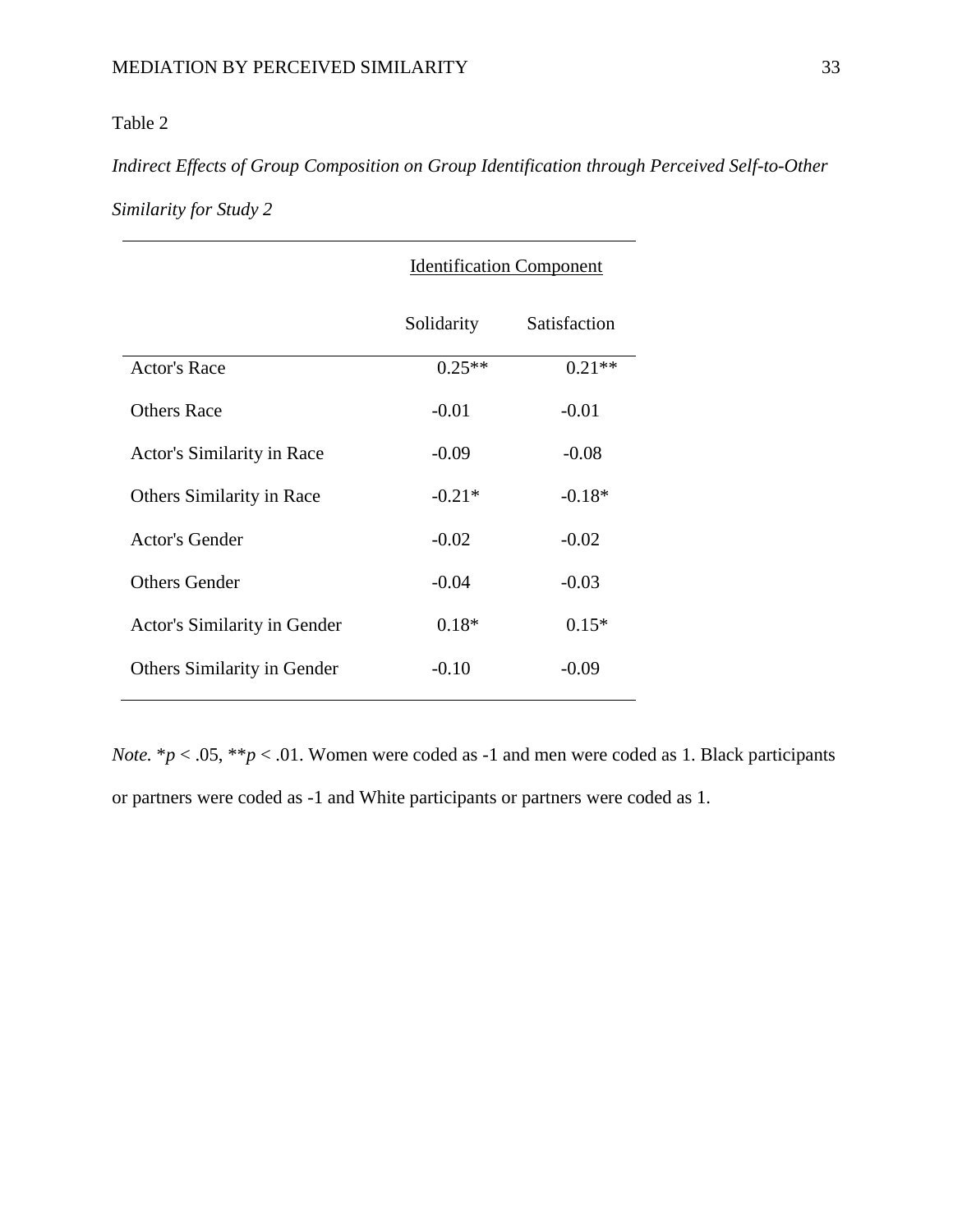

*Figure 1*. The full mediation diagram of the effects of actual actor similarity in gender on group identification through perceived self-to-other similarity